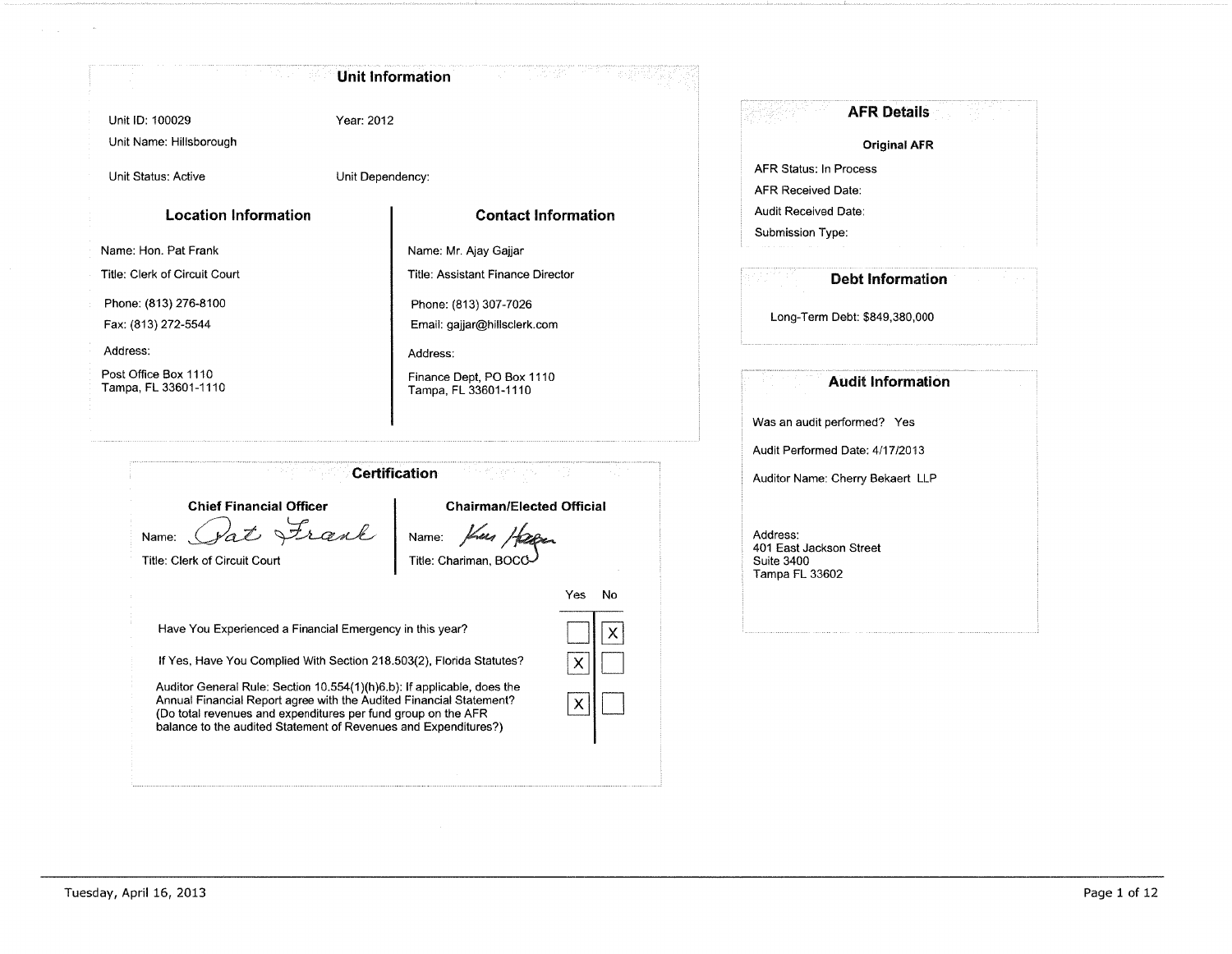## DEPENDENT DISTRICT REPORTING - Part 1

The special districts listed below are identified by the Department of Community Affairs as dependent on your county. Please indicate whether these districts have been included as component units in your report and the presentation according to the Governmental Accounting Standards Board, Statement 14, The Financial Reporting Entity.

"Independently Reported" should include only dependent districts that are not component units of your reporting entity. "No Report Submitted" should include any dependent districts that are component units and should have been included with your reporting entity but did not, or did not within a reasonable time, provide financial information necessary to comply with Section 218.32(1), F.S.

Please list any other component units which are included with your reporting entity that are not listed below. Include any independent special districts that are reported by your entity.

| 100029 | <b>Dependent Districts of Hillsborough County</b>    | Blended in        | Independently  | Discretely              | Zero<br>Revenues & | No Report      |
|--------|------------------------------------------------------|-------------------|----------------|-------------------------|--------------------|----------------|
|        |                                                      | Primary<br>Report | Reported       | Presented               | Expenditures       | Submitted      |
| 300587 | Arlington Special Dependent District                 |                   |                | X                       |                    |                |
| 300588 | <b>Bay Crest Special District</b>                    |                   |                | $\overline{X}$          |                    |                |
| 300589 | <b>Beacon Meadows Service District</b>               |                   |                | $\mathbf X$             |                    |                |
| 300590 | Bloomingdale Oaks Service District                   |                   |                | $\mathbf X$             |                    |                |
| 300591 | <b>Bloomingdale Special Tax District</b>             |                   |                | $\mathbf X$             |                    |                |
| 300592 | <b>Boyette Springs Special Dependent District</b>    |                   |                | $\overline{\mathbf{X}}$ |                    |                |
| 300593 | <b>Brandon Groves North Service District</b>         |                   |                | $\overline{X}$          |                    |                |
| 301295 | Brandon Hills Dependent Special Districts            |                   |                | $\mathbf X$             |                    |                |
| 300594 | <b>Buckhorn Estates Special Dependent District</b>   |                   |                | $\overline{X}$          |                    |                |
| 301151 | Buckhorn Oaks Special Dependent District             |                   |                | $\overline{X}$          |                    |                |
| 300595 | Carrollwood Meadows Special District                 |                   |                | $\overline{X}$          |                    |                |
| 300596 | Carrollwood North Special District                   |                   | X              |                         |                    | X              |
| 300597 | Carrollwood South Service District                   |                   | $\overline{X}$ |                         |                    | $\overline{X}$ |
| 300598 | Country Lakes Special Dependent Tax District         |                   |                | X                       |                    |                |
| 300599 | Country Place Special Maintenance District           |                   |                | $\mathbf X$             |                    |                |
| 300600 | Country Run Service District                         |                   |                | $\overline{X}$          |                    |                |
| 301217 | Country Village Special Dependent Tax District       |                   |                | $\overline{X}$          |                    |                |
| 300601 | Cove at Bay Port Colony, The                         |                   |                | $\overline{X}$          |                    |                |
| 301219 | East Lake Park Special Dependent Authority           |                   |                | $\mathbf X$             |                    |                |
| 300602 | Hammock Woods Service District                       |                   |                | $\overline{X}$          |                    |                |
| 300603 | Hickory Hill Special Dependent District              |                   |                | $\overline{X}$          |                    |                |
| 500057 | Hillsborough County City-County Planning Commission  |                   |                | X                       |                    |                |
| 500064 | Hillsborough County Civil Service Board              | X                 |                |                         |                    |                |
| 300604 | Hillsborough County Hospital Authority               |                   | $\mathbf X$    |                         |                    |                |
| 300605 | Hillsborough County Industrial Dev Auth              |                   | $\overline{X}$ |                         |                    |                |
| 300606 | Hillsborough Educational Facilities Authority        |                   | $\mathbf X$    |                         |                    |                |
| 300607 | Hillsborough Housing Finance Authority               |                   |                | X                       |                    |                |
| 300608 | Hunter's Lake Special Dependent Tax District         |                   |                | $\overline{X}$          |                    |                |
| 300609 | Indian Hills-Hickory Rdge II Special Dep Tax Dist    |                   |                | $\overline{X}$          |                    |                |
| 301542 | James L. Lunsford Law Library                        |                   |                | $\mathbf X$             |                    |                |
| 301383 | Keystone Groves Lakes Dependent District             |                   |                | $\mathbf X$             |                    |                |
| 300610 | Lago Vista Maintenance District                      |                   |                | $\overline{X}$          |                    |                |
| 300611 | Lake Brant Special Dependent District                |                   |                | $\mathbf X$             |                    |                |
| 300612 | Lake Heather Service District                        |                   |                | $\overline{X}$          |                    |                |
| 301384 | Lake Magdalene Special Dependent District            |                   |                | $\overline{X}$          |                    |                |
| 300613 | Lake Magdalene Estates West                          |                   |                | $\mathbf X$             |                    |                |
| 301317 | Lake Strawberry Special Dependent District           |                   |                | $\mathbf X$             |                    |                |
|        | 300614 Logan Gate Village Special Dependent District |                   |                | $\overline{X}$          |                    |                |
| 300615 | North Lakes Maintenance District                     |                   |                | $\mathbf X$             |                    |                |
| 300616 | North Pointe Special Tax District                    |                   |                | $\overline{\textbf{X}}$ |                    |                |
| 300617 | Northdale Special District                           |                   |                | $\overline{\textbf{X}}$ |                    |                |
| 300618 | Pine Hollow Special Dependent District               |                   |                | $\mathbf X$             |                    |                |
| 301268 | Pine Meadows Special Dependent District              |                   |                | $\overline{\textbf{X}}$ |                    |                |
| 300619 | South Pointe Service District                        |                   |                | $\mathbf X$             |                    |                |
| 300620 | <b>Sugarwood Grove Special District</b>              |                   |                | $\overline{\textbf{X}}$ |                    |                |
| 301155 | Tampa Shores Dependent Special District              |                   |                | $\overline{X}$          |                    |                |
| 300622 | Tarawood Grove Special District                      |                   |                | $\mathbf X$             |                    |                |
| 300623 | Valrico Manor Special Dependent Tax District         |                   |                | $\mathbf X$             |                    |                |
| 300624 | Village Estates West Special District                |                   |                | $\overline{X}$          |                    |                |
| 300625 | Waterford Special Dependent District                 |                   |                | $\overline{\textbf{X}}$ |                    |                |
| 301523 | Westchester Special Dependent District               |                   |                | $\mathbf X$             |                    |                |
| 300626 | Westwood Dependent Tax District                      |                   | $\mathbf X$    |                         |                    | X              |
| 300627 | Windemere Special Dependent District                 |                   |                | $\overline{X}$          |                    |                |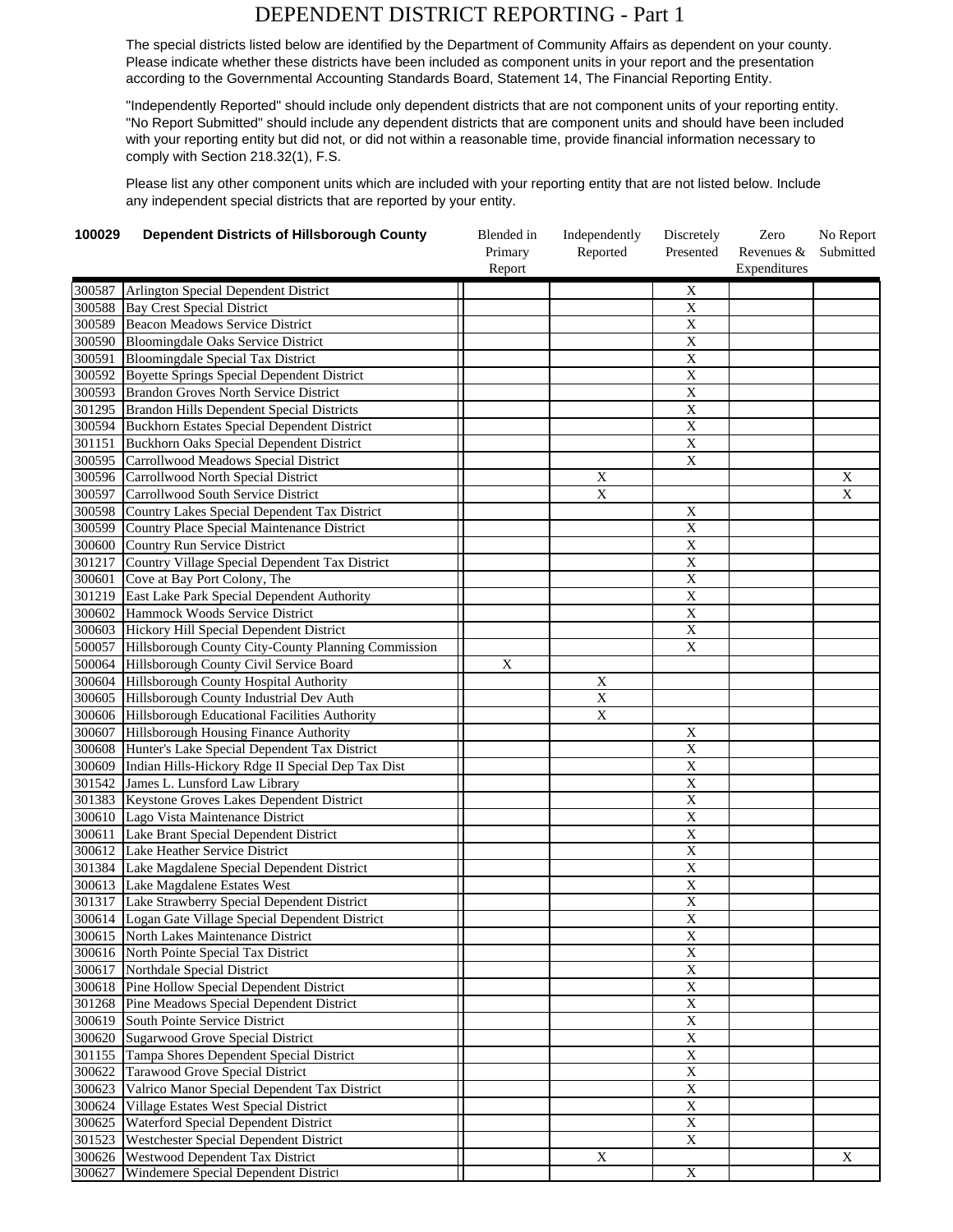## DEPENDENT DISTRICT REPORTING - Part 2

Use this part to report the total revenues and expenses of each local governmental entity that is a component unit included in the annual financial report of the reporting entity, either blended or discretely presented.

| 100029           | <b>Dependent Districts of Hillsborough County</b>                                        | <b>Total Revenues</b>             | <b>Total Expenses</b> |
|------------------|------------------------------------------------------------------------------------------|-----------------------------------|-----------------------|
| 300587           | Arlington Special Dependent District                                                     | 6,370                             | 4,341                 |
| 300588           | <b>Bay Crest Special District</b>                                                        | 63,820                            | 54,883                |
| 300589           | Beacon Meadows Service District                                                          | 24,889                            | 19,677                |
| 300590           | <b>Bloomingdale Oaks Service District</b>                                                | 15,293                            | 12,595                |
| 300591           | Bloomingdale Special Tax District                                                        | 637,137                           | 603,808               |
| 300592           | Boyette Springs Special Dependent District                                               | 56,251                            | 54,037                |
| 300593           | Brandon Groves North Service District                                                    | 2,741                             | 2,032                 |
| 301295           | Brandon Hills Dependent Special District                                                 | 17,430                            | 18,361                |
| 300594           | Buckhorn Estates Special Dependent District                                              | 44,374                            | 44,338                |
| 301151           | <b>Buckhorn Oaks Special Dependent District</b>                                          | 10,132                            | 10,608                |
| 300595           | Carrollwood Meadows Special District                                                     | 51,841                            | 68,984                |
| 300596           | Carrollwood North Special District                                                       | ∗                                 | ∗                     |
| 300597           | Carrollwood South Service District                                                       | $\ast$                            | ∗                     |
| 300598           | Country Lakes Special Dependent Tax District                                             | 8,286                             | 4,370                 |
| 300599           | Country Place Special Maintenance District                                               | 78,257                            | 90,370                |
| 300600           | Country Run Service District                                                             | 19,240                            | 18,556                |
| 301217           | Country Village Special Dependent District                                               | 7,908                             | 6,784                 |
| 300601           | Cove at Bay Port Colony, The                                                             | 52,256                            | 39,473                |
| 301219           | East Lake Park Special Dependent Authority                                               | 30,702                            | 40,218                |
| 300602           | Hammock Woods Service District                                                           | 17,600                            | 17,787                |
| 300603           | Hickory Hill Special Dependent District                                                  | 44                                |                       |
| 500057           |                                                                                          | 4,003,923                         | 11,605<br>3,943,449   |
| 500064           | Hillsborough County City-County Planning Commission                                      | 181,347                           | 2,358,550             |
| 300604           | Hillsborough County Civil Service Board                                                  |                                   |                       |
| 300605           | Hillsborough County Hospital Authority                                                   | not a component unit              |                       |
| 300606           | Hillsborough County Industrial Dev Auth<br>Hillsborough Educational Facilities Authority | not a component unit              |                       |
| 300607           |                                                                                          | not a component unit<br>2,621,961 |                       |
| 300608           | Hillsborough Housing Finance Authority                                                   |                                   | 2,004,321             |
|                  | Hunter's Lake Special Dependent Tax District                                             | 8,718                             | 5,327                 |
| 300609           | Indian Hills-Hickory Rdge II Special Dep Tax Dist                                        | 7,217                             | 6,474                 |
| 301542           | James L. Lunsford Law Library                                                            | 457,536                           | 471,720               |
| 301383           | Keystone Groves Lakes Dependent District                                                 | 6,857<br>28,960                   | 6,699                 |
| 300610           | Lago Vista Maintenance District                                                          |                                   | 33,454                |
| 300611<br>300612 | Lake Brant Special Dependent District<br>Lake Heather Service District                   | 4,028<br>23,433                   | 4,487<br>21,440       |
| 301384           |                                                                                          |                                   | 4,950                 |
| 300613           | Lake Magdalene Special Dependent District                                                | 27,121<br>6,908                   | 9,708                 |
|                  | Lake Magdalene Estates West                                                              | 38                                | 7,858                 |
| 301317<br>300614 | Lake Strawberry Special Dependent District                                               | 128,396                           |                       |
| 300615           | Logan Gate Village Special Dependent District                                            |                                   | 128,896<br>58,057     |
| 300616           | North Lakes Maintenance District<br>North Pointe Special Tax District                    | 51,787                            |                       |
| 300617           |                                                                                          | 37,320                            | 17,316                |
|                  | Northdale Special District                                                               | 313,767                           | 329,290               |
| 300618           | Pine Hollow Special Dependent District                                                   | 6,802                             | 7,834                 |
| 301268           | Pine Meadows Special Dependent District                                                  | 4,098                             | 6,457                 |
| 300619           | South Pointe Service District                                                            | 5,316                             | 3,050                 |
| 300620           | Sugarwood Grove Special District                                                         | 5,197                             | 9,370                 |
| 301155           | Tampa Shores Dependent Special District                                                  | 18,192                            | 16,231                |
| 300622           | Tarawood Grove Special District                                                          | 12,125                            | 12,230                |
| 300623           | Valrico Manor Special Dependent Tax District                                             | 17,578                            | 15,796                |
| 300624           | Village Estates West Special District                                                    | 14,196                            | 12,740                |
| 300625           | Waterford Special Dependent District                                                     | 61,011                            | 73,679                |
| 301523           | Westchester Special Dependent District                                                   | 80,873                            | 82,617                |
| 300626           | Westwood Dependent Tax District                                                          | ∗                                 | ∗                     |
| 300627           | Windemere Special Dependent District                                                     | 14,094                            | 11,348                |

\* Districts that failed to submit financial statements to the County and therefore is not included here.

Total revenues and expenses shown above are presented using the accural basis of accounting as specified by Governmental Accounting Standards Board Statement Number 34. As a result, the expenses shown above exclude capital outlays.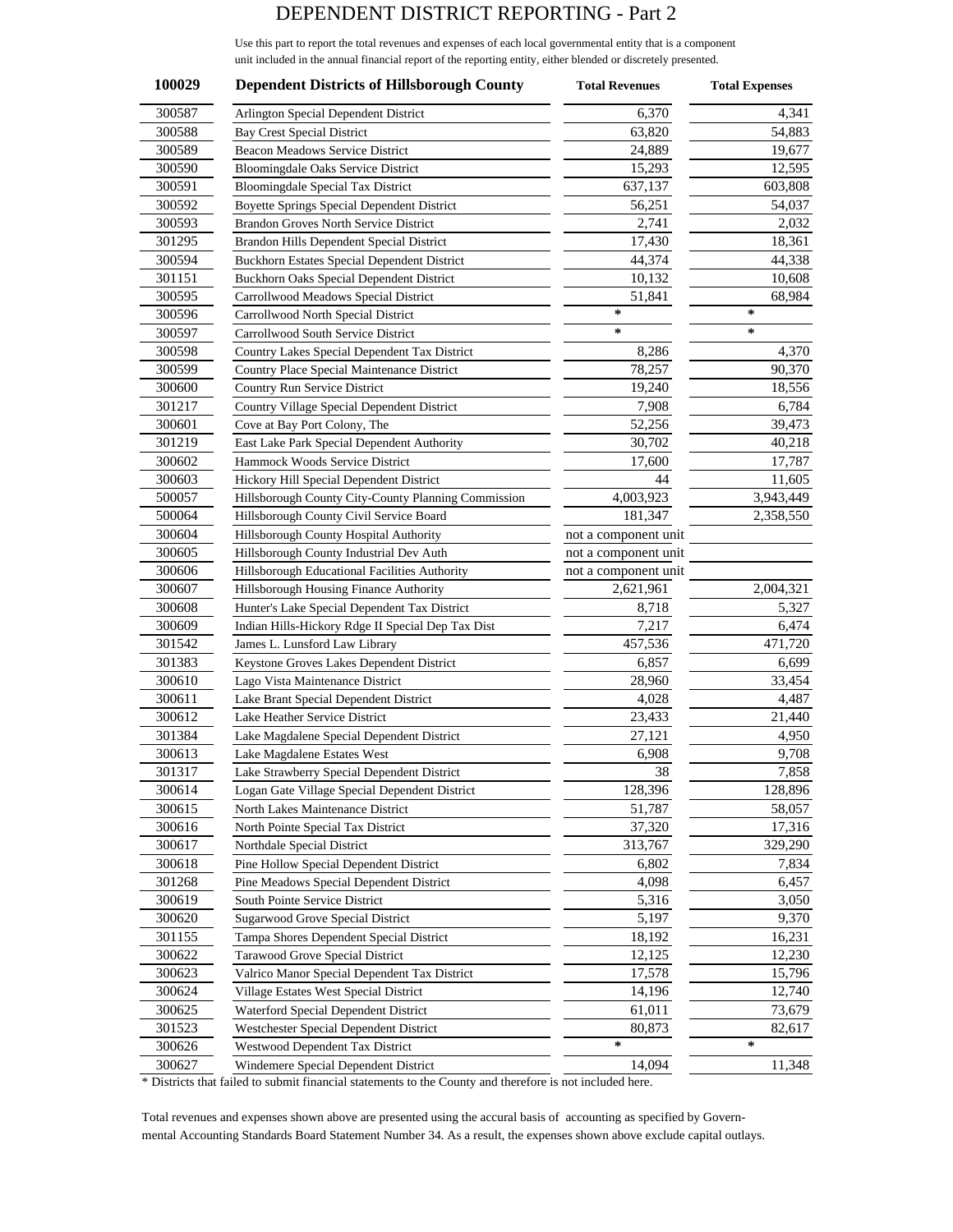| Revenues - Fiscal Year Ended 2012 |                                            | <b>Fund Groups</b> | Page Number: |            |
|-----------------------------------|--------------------------------------------|--------------------|--------------|------------|
| <b>UnitID: 100029</b>             | Local Government Name: Hillsborough County |                    | Date:        | 03/01/2013 |

| <b>Account Description</b>                 | <b>Account</b><br>$\mathsf{Code}$ | General     | Special<br>Revenue | <b>Debt Svc</b><br>Fund | Capital<br>Projects<br>Fund | Enterprise<br><b>Funds</b> | Internal<br>Service<br><b>Funds</b> | Component<br><b>Units</b> | <b>Total</b><br>Memorandum |
|--------------------------------------------|-----------------------------------|-------------|--------------------|-------------------------|-----------------------------|----------------------------|-------------------------------------|---------------------------|----------------------------|
|                                            |                                   |             |                    |                         |                             |                            |                                     |                           |                            |
| Ad Valorem Taxes                           | 311.000                           | 509,226,343 | 32,412,462         | 4,625,295               |                             |                            |                                     |                           | 546,264,100                |
| Sales, Use & Gas Tax - Local Option        |                                   |             |                    |                         |                             |                            |                                     |                           |                            |
| <b>Taxes</b>                               | 312.100                           |             | 21,032,444         |                         |                             |                            |                                     |                           | 21,032,444                 |
| County Ninth-Cent Voted Fuel Tax           | 312.300                           |             | 6,525,433          |                         |                             |                            |                                     |                           | 6,525,433                  |
| Local Option Fuel Tax/Alternative Fuel     |                                   |             |                    |                         |                             |                            |                                     |                           |                            |
| Tax                                        | 312.410                           |             | 24,578,851         |                         |                             |                            |                                     |                           | 24,578,851                 |
| <b>Discretionary Sales Surtaxes</b>        | 312.600                           |             | 191,549,075        |                         |                             |                            |                                     |                           | 191,549,075                |
| <b>Communication Services Tax</b>          | 315.000                           |             | 25,082,249         |                         |                             |                            |                                     |                           | 25,082,249                 |
| Occupational Licenses                      | 316.000                           | 1,446,686   | 424,756            |                         |                             |                            |                                     | 33,862                    | 1,905,304                  |
| <b>Building Permits</b>                    | 322.000                           | 870         | 6,158,314          |                         |                             |                            |                                     |                           | 6,159,184                  |
| <b>Franchise Fees-Water</b>                | 323.300                           | 24,967      |                    |                         |                             |                            |                                     |                           | 24,967                     |
| Franchise Fees-Sewer                       | 323.600                           | 35,411      |                    |                         |                             |                            |                                     |                           | 35,411                     |
| Impact Fees - Public Safety                | 324.110                           |             | 152,295            |                         |                             |                            |                                     |                           | 152,295                    |
| Impact Fees-Public Safety<br>Commercial    | 324.120                           |             | 11,005             |                         |                             |                            |                                     |                           | 11,005                     |
| Impact Fees-Physical Environment           | 324.210                           |             | 14,370,841         |                         |                             |                            |                                     |                           | 14,370,841                 |
| Impact Fees-Transportation<br>Residential  | 324.310                           |             | 2,344,100          |                         |                             |                            |                                     |                           | 2,344,100                  |
| Impact Fees-Transportation<br>Commercial   | 324.320                           |             | 352,974            |                         |                             |                            |                                     |                           | 352,974                    |
| Impact Fees-Culture & Recreation           | 324.610                           |             | 944,374            |                         |                             |                            |                                     |                           | 944,374                    |
| Special Assessments-Capital<br>Improvement | 325.100                           |             | 6,127,961          |                         |                             |                            |                                     | 2,017,000                 | 8,144,961                  |
| <b>Special Assessments-Service</b>         | 325.200                           |             | 7,854,369          |                         |                             |                            |                                     |                           | 7,854,369                  |
| Other Licenses, Permits, Fees              | 329.000                           | 557,995     | 487,318            |                         |                             |                            |                                     |                           | 1,045,313                  |
| Federal Grants-General Government          | 331.100                           |             | 86,553             |                         |                             |                            |                                     |                           | 86,553                     |
| Federal Grants-Public Safety               | 331.200                           | 6,946,097   | 8,447,124          |                         |                             |                            |                                     |                           | 15,393,221                 |
|                                            | <b>Fund Total:</b>                |             |                    |                         |                             |                            |                                     |                           |                            |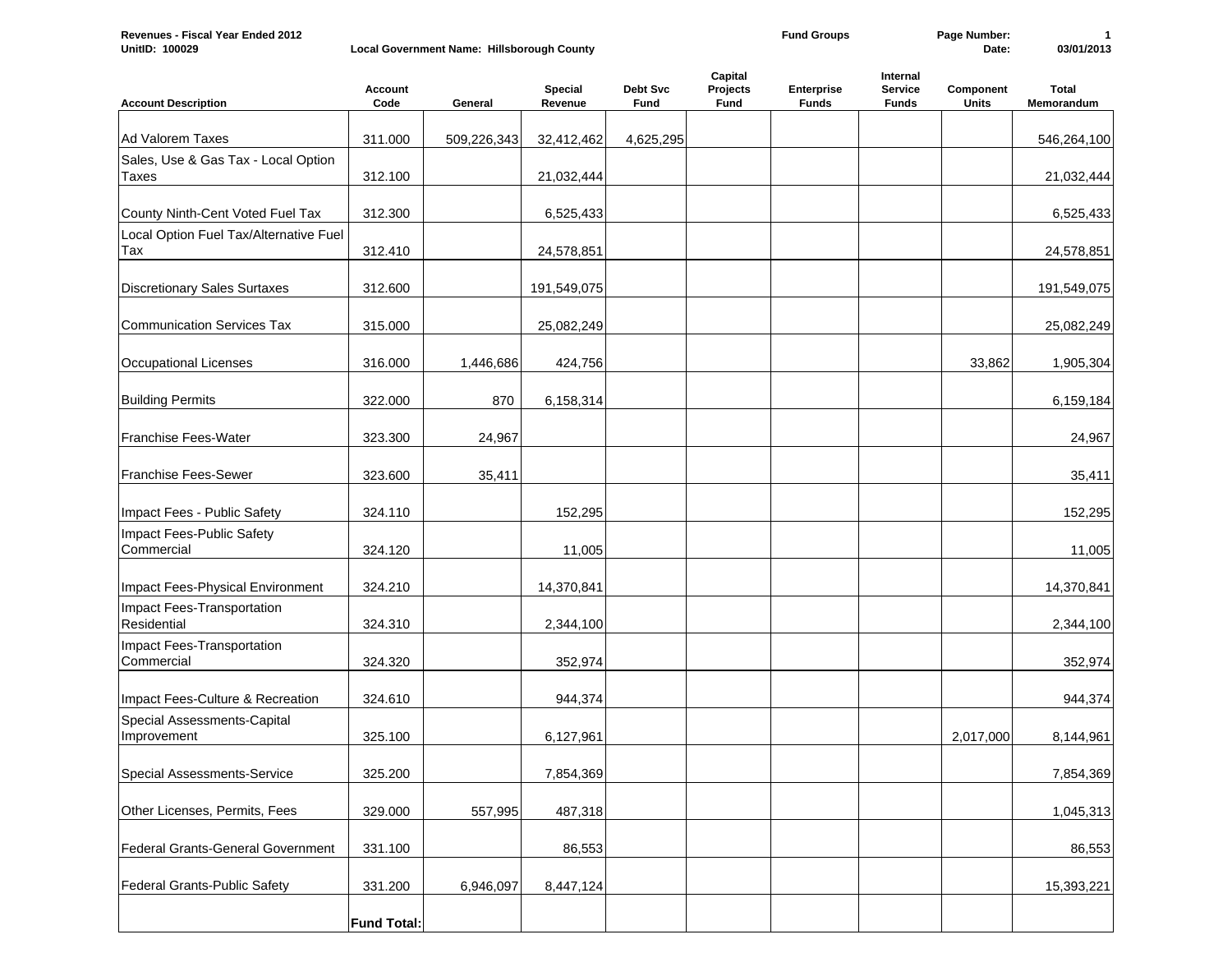|                                                    | <b>Account</b>     |           | <b>Special</b> | <b>Debt Svc</b> | Capital<br><b>Projects</b> | Enterprise   | Internal<br><b>Service</b> | Component    | Total       |
|----------------------------------------------------|--------------------|-----------|----------------|-----------------|----------------------------|--------------|----------------------------|--------------|-------------|
| <b>Account Description</b>                         | Code               | General   | Revenue        | <b>Fund</b>     | Fund                       | <b>Funds</b> | <b>Funds</b>               | <b>Units</b> | Memorandum  |
| Federal Grants-Other Physical<br>Environment       | 331.390            |           | 1,291,920      |                 |                            |              |                            |              | 1,291,920   |
| Federal Grants-Other Transportation                | 331.490            |           | 17,165,069     |                 |                            |              |                            |              | 17,165,069  |
| Federal Grants-Economic<br>Environment             | 331.500            |           | 16,605,163     |                 | 1,003,774                  |              |                            |              | 17,608,937  |
| Federal Grants-Human Svcs-Health or<br>Hospitals   | 331.610            |           | 3,071,880      |                 |                            |              |                            |              | 3,071,880   |
| Federal Grants-State Administered                  | 331.650            | 1,150,211 |                |                 |                            |              |                            |              | 1,150,211   |
| Federal Grants-Other Human Services                | 331.690            | 3,900     | 46,806,847     |                 |                            |              |                            |              | 46,810,747  |
| Federal Grants-Culture/Recreation                  | 331.700            |           | 500            |                 |                            |              |                            |              | 500         |
| Federal Grants-Ct Related Drug<br>Manangement      | 331.820            |           | 1,095,677      |                 |                            |              |                            |              | 1,095,677   |
| lFederal Grants - Other                            | 331.900            |           | 2,530,754      |                 |                            |              |                            |              | 2,530,754   |
| Federal Payments in Lieu of Taxes                  | 333.000            | 809       |                |                 |                            |              |                            |              | 809         |
| State Grants-Public Safety                         | 334.200            |           | 1,296,442      |                 |                            |              |                            |              | 1,296,442   |
| <b>State Grants-Other Physical</b><br>Environment  | 334.390            |           | 3,448,451      |                 |                            |              |                            |              | 3,448,451   |
| State Grants-Other Transportation<br>Grants        | 334.490            |           | (1,308,277)    |                 |                            |              |                            |              | (1,308,277) |
| State Grants-Economic Environment                  | 334.500            |           | 701            |                 |                            |              |                            |              | 701         |
| State Grants-Human Services-Health<br>or Hospitals | 334.610            |           | 110,139        |                 |                            |              |                            |              | 110,139     |
| <b>State Grants-Other Human Services</b>           | 334.690            |           | 4,065,613      |                 |                            |              |                            |              | 4,065,613   |
| State Grants-Culture/Recreation                    | 334.700            |           | 944,985        |                 |                            |              |                            |              | 944,985     |
|                                                    | <b>Fund Total:</b> |           |                |                 |                            |              |                            |              |             |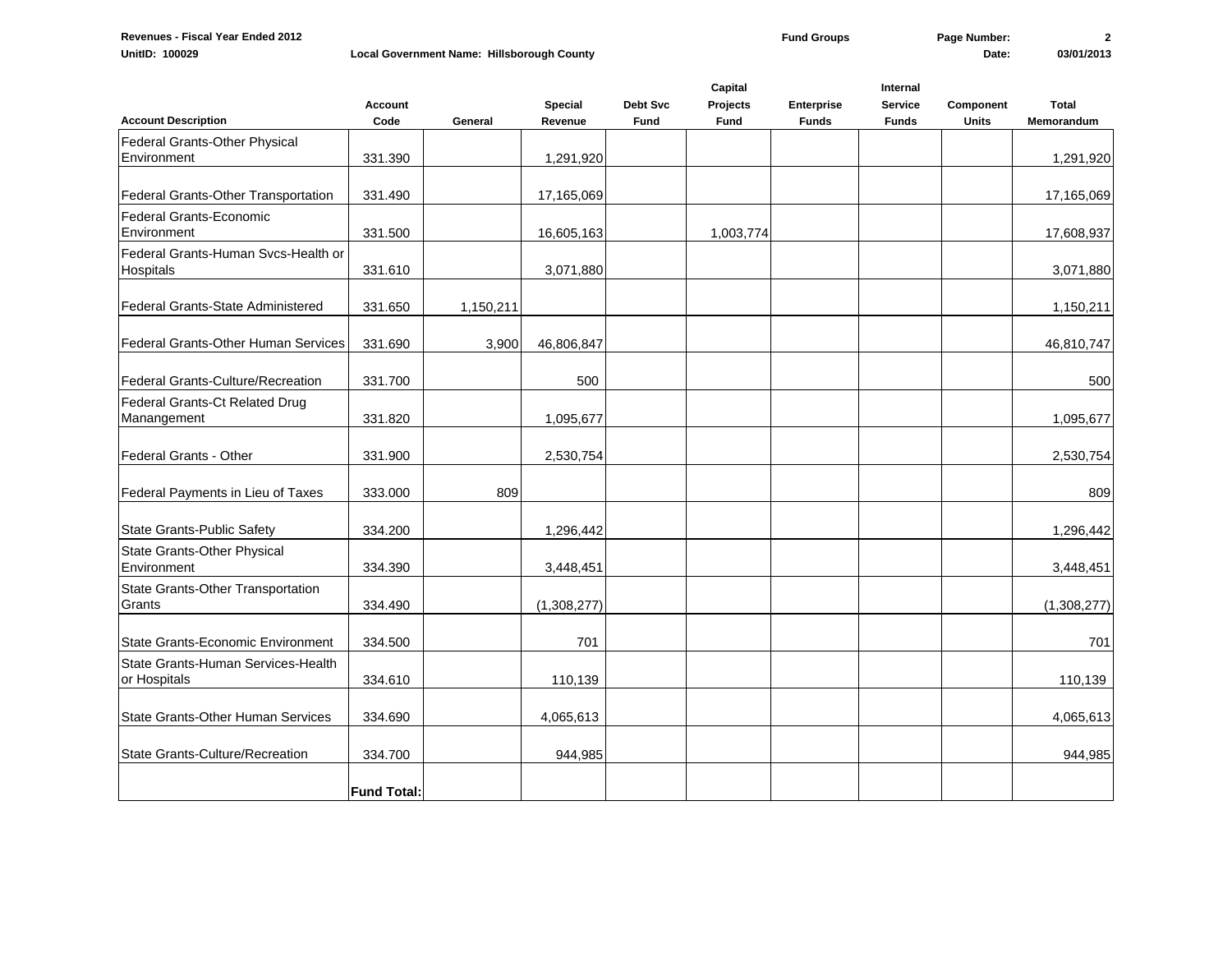|                                                                                  | <b>Account</b>     |            | Special    | Debt Svc    | Capital<br>Projects | Enterprise   | Internal<br><b>Service</b> | Component    | <b>Total</b> |
|----------------------------------------------------------------------------------|--------------------|------------|------------|-------------|---------------------|--------------|----------------------------|--------------|--------------|
| <b>Account Description</b>                                                       | Code               | General    | Revenue    | <b>Fund</b> | Fund                | <b>Funds</b> | <b>Funds</b>               | <b>Units</b> | Memorandum   |
| Other Court - Related Grants                                                     | 334.890            |            | 731,740    |             |                     |              |                            |              | 731,740      |
| State Grants-Other State Grants                                                  | 334.900            | 29,600     | 1,022,587  |             |                     |              |                            |              | 1,052,187    |
| <b>State Shared-General Government-</b><br><b>State Revenue Sharing Proceeds</b> | 335.120            | 19,211,578 | 6,752,474  |             |                     |              |                            |              | 25,964,052   |
| <b>State Shared-General Government-</b><br>Insurance Agents County Licenses      | 335.130            | 285,186    |            |             |                     |              |                            |              | 285,186      |
| <b>State Shared-General Government-</b><br><b>Mobile Home Licenses</b>           | 335.140            | 425,400    |            |             |                     |              |                            |              | 425,400      |
| State Shared-General Government-<br>Alcoholic Beverage Licenses                  | 335.150            | 416,214    |            |             |                     |              |                            |              | 416,214      |
| State Shared-General Government-<br>Racing Tax (Pari-Mutuel Distributions)       | 335.160            | 1,990,000  |            |             |                     |              |                            |              | 1,990,000    |
| <b>State Shared-General Government-</b><br>Cardroom Tax                          | 335.170            | 93,711     |            |             |                     |              |                            |              | 93,711       |
| <b>Local Government Half-Cent Sales</b><br>Tax                                   | 335.180            |            | 80,162,987 |             |                     |              |                            |              | 80,162,987   |
| State Shared-Firefighters Supp Comp                                              | 335.210            | 217,524    |            |             |                     |              |                            |              | 217,524      |
| State Shared-Public Safety-911 Board<br><b>Distributions</b>                     | 335.220            |            | 6,901,811  |             |                     |              |                            |              | 6,901,811    |
| State Grants - Public Safety                                                     | 335.230            |            | 84,620     |             |                     |              |                            |              | 84,620       |
| State Shared-Other Public Safety                                                 | 335.290            | 850        |            |             |                     |              |                            |              | 850          |
| <b>State Shared-Other Physical</b><br>Environment                                | 335.390            |            | 2,143,804  |             |                     |              |                            |              | 2,143,804    |
| State Shared-Other Transportation                                                | 335.490            |            | 16,201,565 |             |                     |              |                            |              | 16,201,565   |
| <b>State Shared-Economic Environment</b>                                         | 335.500            |            | 50,308     |             |                     |              |                            |              | 50,308       |
| State Shared Rev-CCOC Trust Fund                                                 | 335.800            |            | 28,512,779 |             |                     |              |                            |              | 28,512,779   |
| <b>State Shared-Other Human Services</b>                                         | 335.690            |            |            |             |                     |              | 110,000                    |              | 110,000      |
| State Shared-Culture/Recreation                                                  | 335.700            |            | 2,262,553  |             |                     |              |                            |              | 2,262,553    |
|                                                                                  | <b>Fund Total:</b> |            |            |             |                     |              |                            |              |              |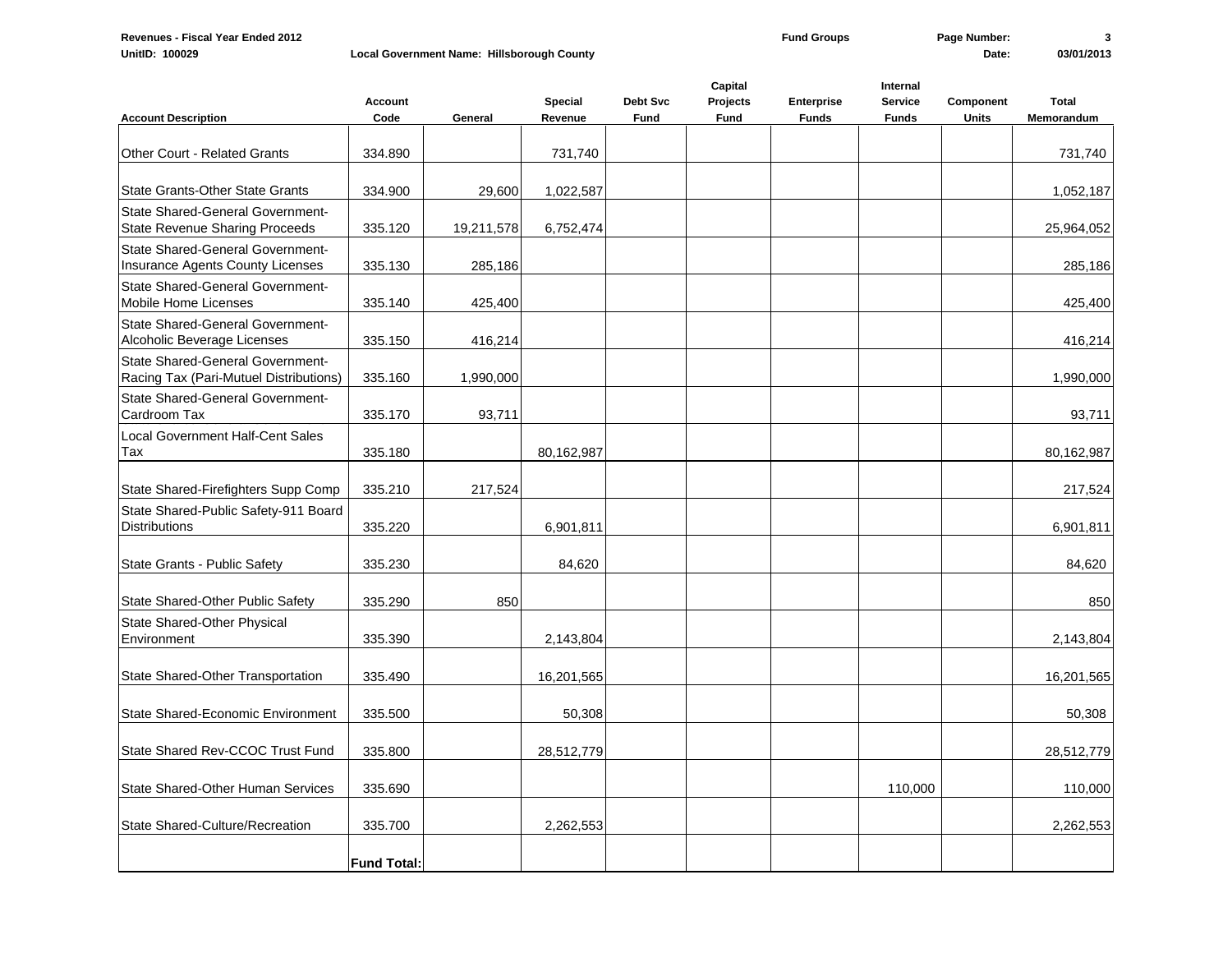| <b>Account Description</b>                                                               | <b>Account</b><br>Code | General    | Special<br>Revenue | Debt Svc<br>Fund | Capital<br>Projects<br>Fund | Enterprise<br><b>Funds</b> | Internal<br><b>Service</b><br><b>Funds</b> | Component<br><b>Units</b> | <b>Total</b><br>Memorandum |
|------------------------------------------------------------------------------------------|------------------------|------------|--------------------|------------------|-----------------------------|----------------------------|--------------------------------------------|---------------------------|----------------------------|
|                                                                                          |                        |            |                    |                  |                             |                            |                                            |                           |                            |
| Local Grants - Culture/Recreation                                                        | 337.700                | 8,003      | 157,500            |                  |                             |                            |                                            |                           | 165,503                    |
| Local Units - General Government                                                         | 337.100                |            | 73,332             |                  |                             |                            |                                            | 2,400                     | 75,732                     |
| Local Units - Public Safety                                                              | 337.200                |            | 51,665             |                  |                             |                            |                                            |                           | 51,665                     |
| Local Grants-Physical Environment                                                        | 337.300                |            | 1,651,087          |                  |                             |                            |                                            |                           | 1,651,087                  |
| Local Grants-Transportation                                                              | 337.400                |            | 3,171,968          |                  |                             |                            |                                            |                           | 3,171,968                  |
| Local Grants-Economic Environment                                                        | 337.500                | 18,892     | 150,725            |                  |                             |                            |                                            | 3,681,271                 | 3,850,888                  |
| Local Grants-Other Local Grants                                                          | 337.900                |            | 47,950             |                  |                             |                            |                                            |                           | 47,950                     |
| Charges for Services-General<br>Government- Recording Fees                               | 341.100                | 4,298,423  |                    |                  |                             |                            |                                            |                           | 4,298,423                  |
| Public Records Modernization Trust<br>Fund                                               | 341.150                |            | 2,140,656          |                  |                             |                            |                                            |                           | 2,140,656                  |
| \$2 BOCC Portion of \$4 Addn'l Svc<br>Charge                                             | 341.160                |            | 1,694,486          |                  |                             |                            |                                            |                           | 1,694,486                  |
| <b>Charges for Services-General</b><br>Government- Internal Services Fees<br>and Charges | 341.200                |            |                    |                  |                             |                            | 120,545,411                                |                           | 120,545,411                |
| <b>Charges for Services-General</b><br>Government- Administrative                        | 341.300                | 114,976    | 1429               |                  |                             |                            |                                            |                           | 116,405                    |
| <b>Charges for Services-General</b><br>Government- Sheriff                               | 341.520                | 1,783,974  | 147,437            |                  |                             |                            |                                            |                           | 1,931,411                  |
| <b>Charges for Services-General</b><br>Government- Supervisor of Elections               | 341.550                | 17,826     |                    |                  |                             |                            |                                            |                           | 17,826                     |
| <b>Charges for Services-General</b><br>Government- Cty Offic Comm & Fees                 | 341.800                | 16,632,719 | 10,421,279         |                  |                             |                            |                                            |                           | 27,053,998                 |
| <b>Charges for Services-Other General</b><br>Government Charges and Fees                 | 341.900                | 52,200,708 | 1,405,321          |                  |                             |                            | 30,471,389                                 | 298,388                   | 84,375,806                 |
| Charges for Services-Public Safety-<br>Police                                            | 342.100                | 2,609,523  |                    |                  |                             |                            |                                            |                           | 2,609,523                  |
| Charges for Services-Public Safety-<br>Fire Protection                                   | 342.200                | 1,513,706  |                    |                  |                             |                            |                                            |                           | 1,513,706                  |
| Charges for Services-Public Safety-<br>Room and Board for Prisoners                      | 342.300                | 218        |                    |                  |                             |                            |                                            |                           | 218                        |
| Charges for Services-Public Safety-<br>Protective Inspections                            | 342.500                | 374,881    |                    |                  |                             |                            |                                            |                           | 374,881                    |
|                                                                                          | <b>Fund Total:</b>     |            |                    |                  |                             |                            |                                            |                           |                            |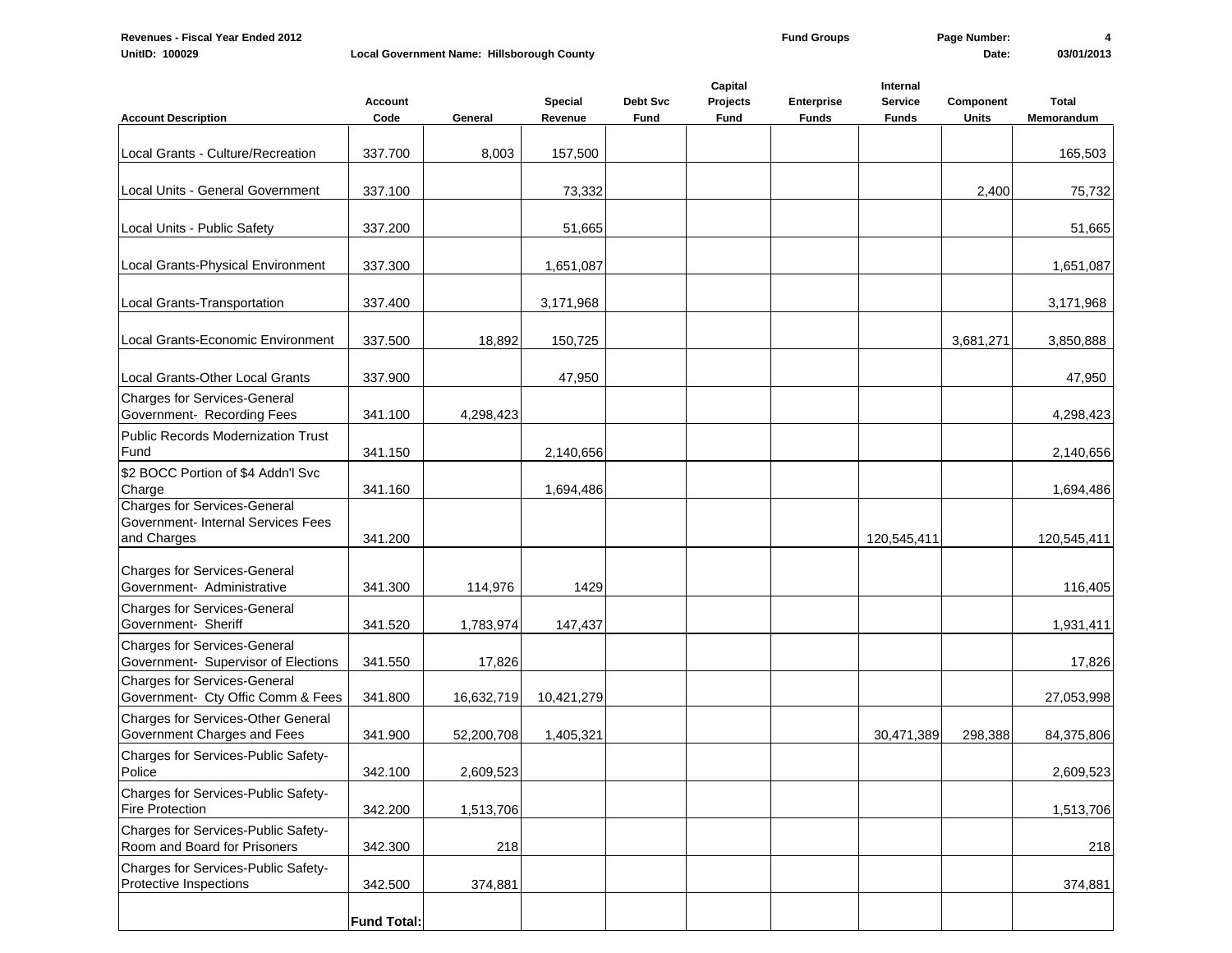| Revenues - Fiscal Year Ended 2012<br>UnitID: 100029                            |                    | Local Government Name: Hillsborough County |                           |                         |                             | <b>Fund Groups</b>                |                                            | Page Number:<br>Date:     | 5<br>03/01/2013            |
|--------------------------------------------------------------------------------|--------------------|--------------------------------------------|---------------------------|-------------------------|-----------------------------|-----------------------------------|--------------------------------------------|---------------------------|----------------------------|
| <b>Account Description</b>                                                     | Account<br>Code    | General                                    | <b>Special</b><br>Revenue | Debt Svc<br><b>Fund</b> | Capital<br>Projects<br>Fund | <b>Enterprise</b><br><b>Funds</b> | Internal<br><b>Service</b><br><b>Funds</b> | Component<br><b>Units</b> | <b>Total</b><br>Memorandum |
| Charges for Services-Public Safety-<br><b>Ambulance Fees</b>                   | 342.600            | 9,992,700                                  |                           |                         |                             |                                   |                                            |                           | 9,992,700                  |
| Charges for Services-Other Public<br>Safety                                    | 342.900            | 127,130                                    | 518,902                   |                         |                             |                                   |                                            |                           | 646,032                    |
| Charges for Services-Physical<br>Environment- Garbage/Solid Waste              | 343.400            |                                            |                           |                         |                             | 101,515,000                       |                                            |                           | 101,515,000                |
| <b>Charges for Services-Physical</b><br>Enviroment- Water/Sewer Comb Utility   | 343.600            |                                            |                           |                         |                             | 202,197,899                       |                                            |                           | 202,197,899                |
| Charges for Services-Physical Environ-<br>Conservation and Resource Mgmt       | 343.700            | 1,528,129                                  | 217,859                   |                         |                             |                                   |                                            | 33,699                    | 1,779,687                  |
| Charges for Services-Other Physical<br><b>Enviroment Charges</b>               | 343.900            | 1,471,370                                  | 80,654                    |                         |                             |                                   |                                            |                           | 1,552,024                  |
| Charges for Services-Transportation-<br><b>Parking Facilities</b>              | 344.500            | 735,746                                    |                           |                         |                             |                                   |                                            |                           | 735,746                    |
| <b>Charges for Services-Other</b><br>Transportation                            | 344.900            | 1,034,213                                  | 2,447,031                 |                         |                             |                                   |                                            |                           | 3,481,244                  |
| Charges for Services-Economic<br><b>Environment- Housing</b>                   | 345.100            |                                            |                           |                         |                             |                                   |                                            | 818,699                   | 818,699                    |
| <b>Charges for Services-Other Economic</b><br><b>Envronment Charges</b>        | 345.900            | 81,906                                     |                           |                         |                             |                                   |                                            |                           | 81,906                     |
| Charges for Services-Human Services-<br><b>Animal Control and Shelter Fees</b> | 346.400            | 403,008                                    |                           |                         |                             |                                   |                                            |                           | 403,008                    |
| Charges for Services-Other Human<br>Services Charges                           | 346.900            | 789,844                                    | 976,931                   |                         |                             |                                   |                                            |                           | 1,766,775                  |
| <b>Charges for Services-</b><br><b>Culture/Recreation-Libraries</b>            | 347.100            |                                            | 51,001                    |                         |                             |                                   |                                            | 1,066                     | 52,067                     |
| <b>Charges for Services-</b><br>Culture/Recreation- Parks and Rec              | 347.200            | 2,797,157                                  |                           |                         |                             |                                   |                                            |                           | 2,797,157                  |
| <b>Charges for Services-</b><br><b>Culture/Recreation- Special Events</b>      | 347.400            | 1,241                                      |                           | 457,957                 |                             |                                   |                                            |                           | 459,198                    |
| <b>Charges for Services-</b><br>Culture/Recreation- Special Rec Fac            | 347.500            | 207,170                                    |                           |                         |                             |                                   |                                            |                           | 207,170                    |
| Services-Other Culture/Recreation                                              | 347.900            | 176,426                                    |                           |                         |                             |                                   |                                            |                           | 176,426                    |
| <b>Court Related Revenues-</b><br>Probation/Alternative                        | 348.880            | 89,427                                     |                           |                         |                             |                                   |                                            |                           | 89,427                     |
|                                                                                | <b>Fund Total:</b> |                                            |                           |                         |                             |                                   |                                            |                           |                            |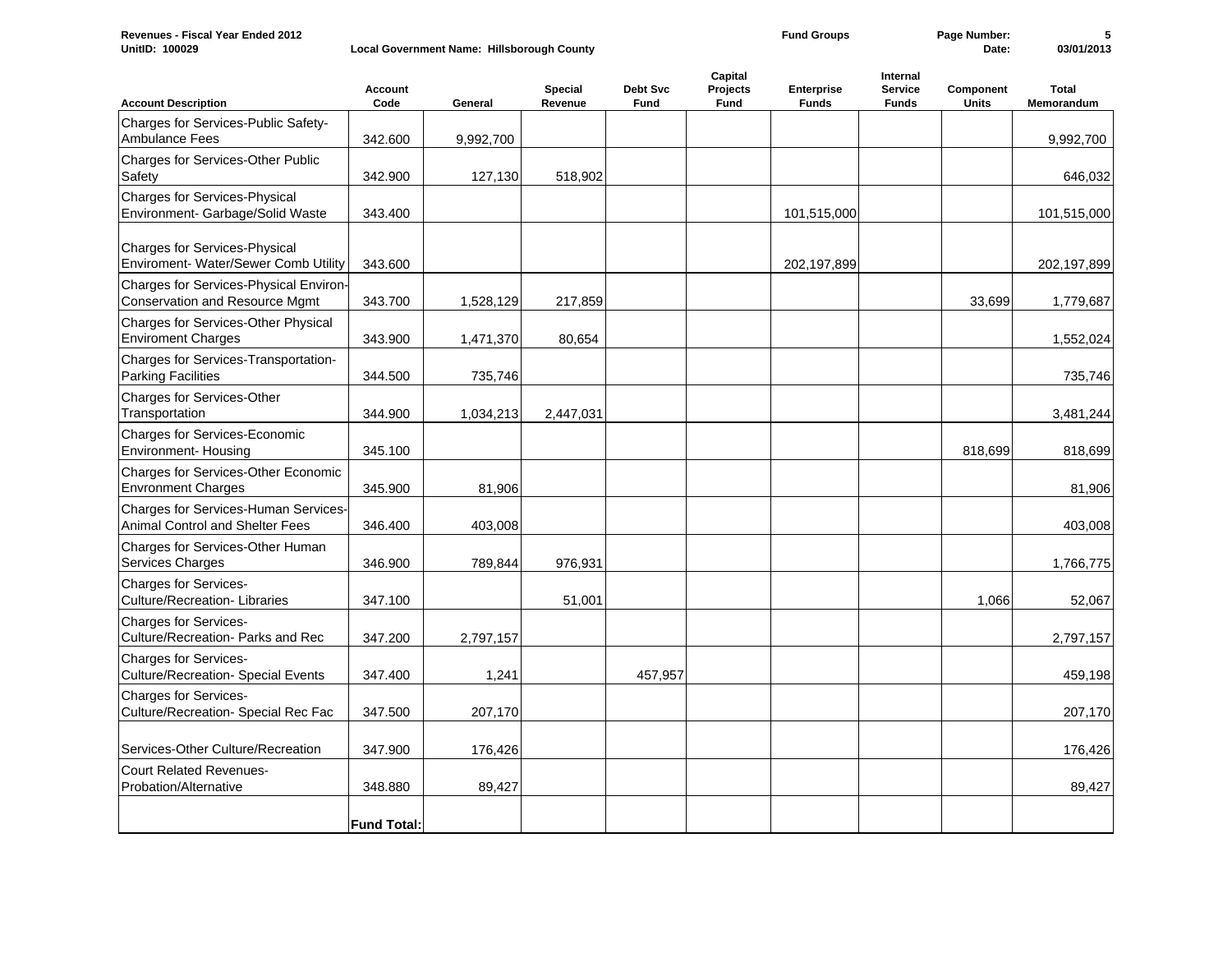| UnitID: 100029                                                                |                    | Local Government Name: Hillsborough County |                           |                         |                             |                            |                                            | Date:              | 03/01/2013                 |
|-------------------------------------------------------------------------------|--------------------|--------------------------------------------|---------------------------|-------------------------|-----------------------------|----------------------------|--------------------------------------------|--------------------|----------------------------|
| <b>Account Description</b>                                                    | Account<br>Code    | General                                    | <b>Special</b><br>Revenue | Debt Svc<br><b>Fund</b> | Capital<br>Projects<br>Fund | Enterprise<br><b>Funds</b> | Internal<br><b>Service</b><br><b>Funds</b> | Component<br>Units | <b>Total</b><br>Memorandum |
| <b>Restricted Court Related Board</b>                                         |                    |                                            |                           |                         |                             |                            |                                            |                    |                            |
| Revenue-Local Requirements                                                    | 348.921            |                                            | 407,735                   |                         |                             |                            |                                            |                    | 407,735                    |
| <b>Restricted Court Related Board</b><br>Revenue-Legal Aid                    | 348.922            |                                            | 407,735                   |                         |                             |                            |                                            |                    | 407,735                    |
| <b>Restricted Court Related Board</b><br>Revenue-Law Library                  | 348.923            |                                            |                           |                         |                             |                            |                                            | 407,735            | 407,735                    |
| <b>Restricted Court Related Board</b><br>Revenue-Juvenile Alternative Program | 348.924            |                                            | 407,735                   |                         |                             |                            |                                            |                    | 407,735                    |
| Court Related Revenues-(Restricted<br>CT-Related BOCC)                        | 348.930            | 72,158                                     | 2,752,661                 |                         |                             |                            |                                            |                    | 2,824,819                  |
| Court Related Revenues-(Restricted<br>Local Ordinances)                       | 348.990            | 1,038                                      | 1,072,425                 |                         |                             |                            |                                            |                    | 1,073,463                  |
| Other Charges for Services                                                    | 349.000            | 3,320,805                                  | 32,301                    |                         |                             |                            |                                            |                    | 3,353,106                  |
| Fines and Forfeitures-Judgements and<br>Fines                                 | 351.100            | 374                                        | 18,398                    |                         |                             |                            |                                            |                    | 18,772                     |
| Fines as Decided by Traffic Court                                             | 351.500            | 418,718                                    |                           |                         |                             |                            |                                            |                    | 418,718                    |
| Intergov Radio Community Prog (800<br>MHZ)                                    | 351.700            |                                            | 901,331                   |                         |                             |                            |                                            |                    | 901,331                    |
| Fines Public Records Trust Fund                                               | 351.800            |                                            | 1,444,574                 |                         |                             |                            |                                            |                    | 1,444,574                  |
| Fines-Library                                                                 | 352.000            |                                            | 468,463                   |                         |                             |                            |                                            |                    | 468,463                    |
| Fines - Pollution Control Violations                                          | 353.000            | 20                                         | 82,271                    |                         |                             |                            |                                            |                    | 82,291                     |
| Fines and Forfeitures-Violations of<br>Local Ordinances                       | 354.000            | 3,942,948                                  | 325,228                   |                         |                             |                            |                                            | 60                 | 4,268,236                  |
| Confiscation of Performance Deposit                                           | 358.100            | 8,656                                      |                           |                         |                             |                            |                                            |                    | 8,656                      |
| Other Fines and/or Forfeitures                                                | 359.000            | 13,002                                     | 310,196                   |                         |                             |                            |                                            |                    | 323,198                    |
| <b>Interest Earnings</b>                                                      | 361.100            | 2,943,112                                  | 2,781,542                 | 141,594                 | 209,513                     |                            |                                            | 3,904 1,815,778    | 7,895,443                  |
| Net Increase (Decrease) in Fair Value<br>of Investments                       | 361.300            | 1,133,804                                  | 1,069,199                 | 66,681                  | 82,554                      |                            |                                            | 254                | 2,352,492                  |
| Rents and Royalties                                                           | 362.000            | 1,250,734                                  | 6,902                     | 293,669                 | 228,026                     |                            |                                            |                    | 1,779,331                  |
| Sales-Disposition of Fixed Assets                                             | 364.000            | 1,341,863                                  | 47,537                    |                         |                             | (1,759,000)                | 836,074                                    |                    | 466,474                    |
|                                                                               | <b>Fund Total:</b> |                                            |                           |                         |                             |                            |                                            |                    |                            |

**Fund Groups Page Number: 6**

**Revenues - Fiscal Year Ended 2012**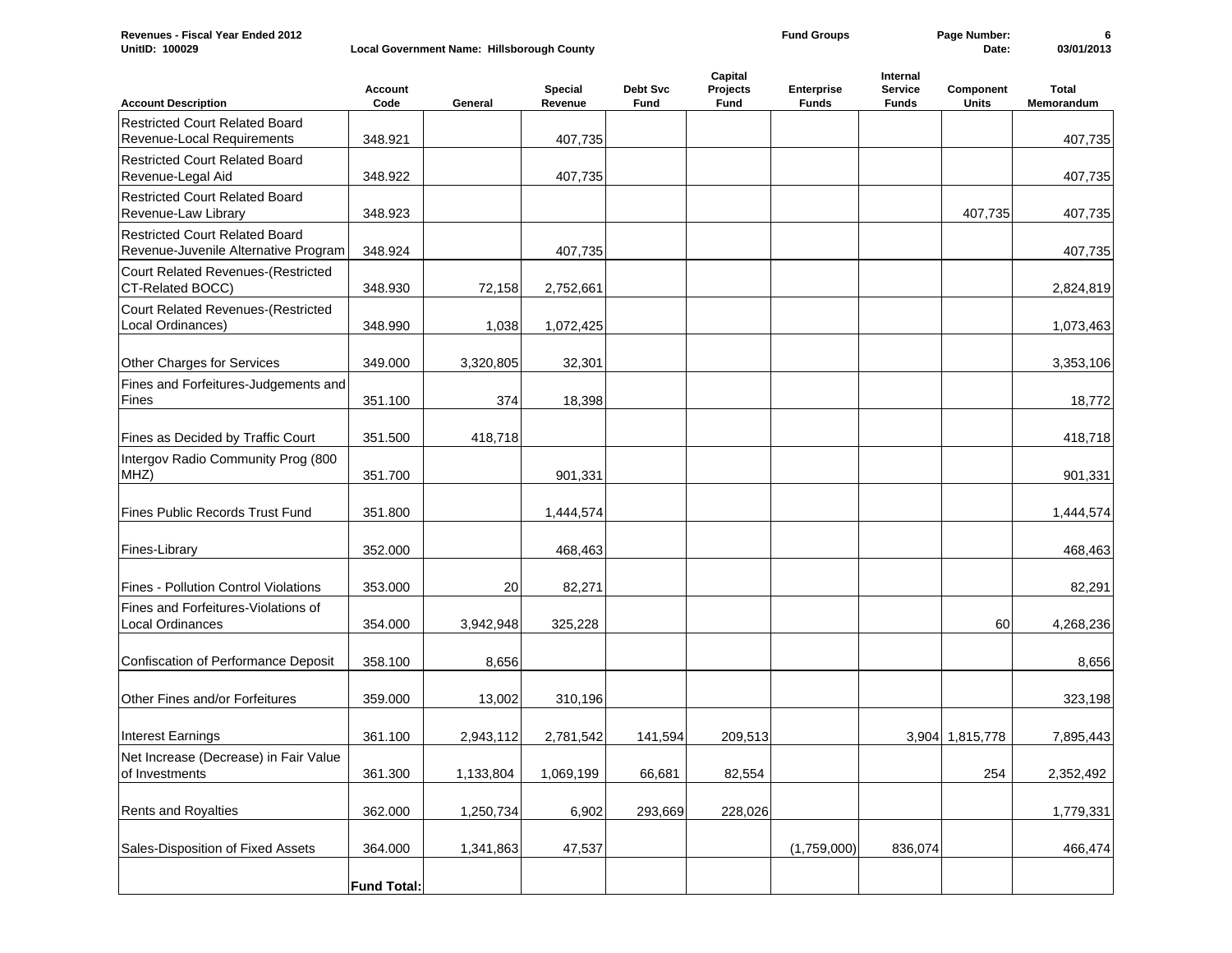| Revenues -<br>- Fiscal Year Ended 2012 |                                            | <b>Groups</b> | Number |            |
|----------------------------------------|--------------------------------------------|---------------|--------|------------|
| UnitID:<br>100029                      | Local Government Name: Hillsborough County |               | Date:  | 03/01/2013 |

| <b>Account Description</b>                                        | Account<br>Code | General                                           | Special<br>Revenue | Debt Svc<br>Fund | Capital<br>Projects<br>Fund | Enterprise<br><b>Funds</b> | Internal<br>Service<br><b>Funds</b> | Component<br><b>Units</b> | <b>Total</b><br>Memorandum                                 |
|-------------------------------------------------------------------|-----------------|---------------------------------------------------|--------------------|------------------|-----------------------------|----------------------------|-------------------------------------|---------------------------|------------------------------------------------------------|
| Install Purchases Proceeds/Capital<br>Leases                      | 383.000         | 36,402                                            |                    |                  |                             |                            |                                     |                           | 36,402                                                     |
| Sales-Sale of Surplus Materials and<br>Scrap                      | 365.000         | 69,236                                            | 26,451             |                  |                             |                            |                                     |                           | 95,687                                                     |
| Miscellaneous-Contributions and<br>Donations from Private Sources | 366.000         | 191,644                                           | 3,097,383          |                  | 77,303                      |                            |                                     |                           | 3,366,330                                                  |
| Licenses                                                          | 367.000         | 2,162,170                                         | 146,685            |                  |                             |                            |                                     |                           | 2,308,855                                                  |
| Settlements                                                       | 369.300         | 114,223                                           | 863,898            |                  | 33,330                      |                            |                                     |                           | 1,011,451                                                  |
| Other Miscellaneous Revenues                                      | 369.900         | 2,577,896                                         | 9,347,832          | (714)            | 2,513                       |                            |                                     | 2,206                     | 11,929,733                                                 |
| Interfund Transfers In                                            | 381.000         | 554,915,302                                       | 108,078,410        | 50,563,630       | 14,175,538                  | 125,138                    | 7,737,765                           |                           | 735,595,783                                                |
| Debt Proceeds                                                     | 384.000         |                                                   | 94,996,068         |                  |                             |                            |                                     |                           | 94,996,068                                                 |
| Proceeds of Refunding Bonds                                       | 385.000         |                                                   |                    | 102,978,609      |                             |                            |                                     |                           | 102,978,609                                                |
| Nonoperating Sources-Interest                                     | 389.100         |                                                   |                    |                  |                             | 10,401,000                 | 2,172,000                           |                           | 12,573,000                                                 |
| Other Grants and Donations-<br>Proprietary                        | 389.400         |                                                   | 88,845             |                  |                             | 15,330,000                 | 51,000                              |                           | 15,469,845                                                 |
| <b>Other Nonoperating Sources</b>                                 | 389.900         |                                                   | 1,204,280          |                  |                             | 4,058,000                  | 21,000                              |                           | 5,283,280                                                  |
|                                                                   |                 |                                                   |                    |                  |                             |                            |                                     |                           |                                                            |
|                                                                   |                 |                                                   |                    |                  |                             |                            |                                     |                           |                                                            |
|                                                                   |                 |                                                   |                    |                  |                             |                            |                                     |                           |                                                            |
|                                                                   |                 |                                                   |                    |                  |                             |                            |                                     |                           |                                                            |
|                                                                   |                 |                                                   |                    |                  |                             |                            |                                     |                           |                                                            |
|                                                                   |                 |                                                   |                    |                  |                             |                            |                                     |                           |                                                            |
|                                                                   |                 |                                                   |                    |                  |                             |                            |                                     |                           |                                                            |
|                                                                   |                 |                                                   |                    |                  |                             |                            |                                     |                           |                                                            |
|                                                                   |                 | Fund Total: 1,215,586,773 846,688,888 159,126,721 |                    |                  |                             |                            |                                     |                           | 15,812,551 331,868,037 161,948,543 9,112,418 2,740,143,931 |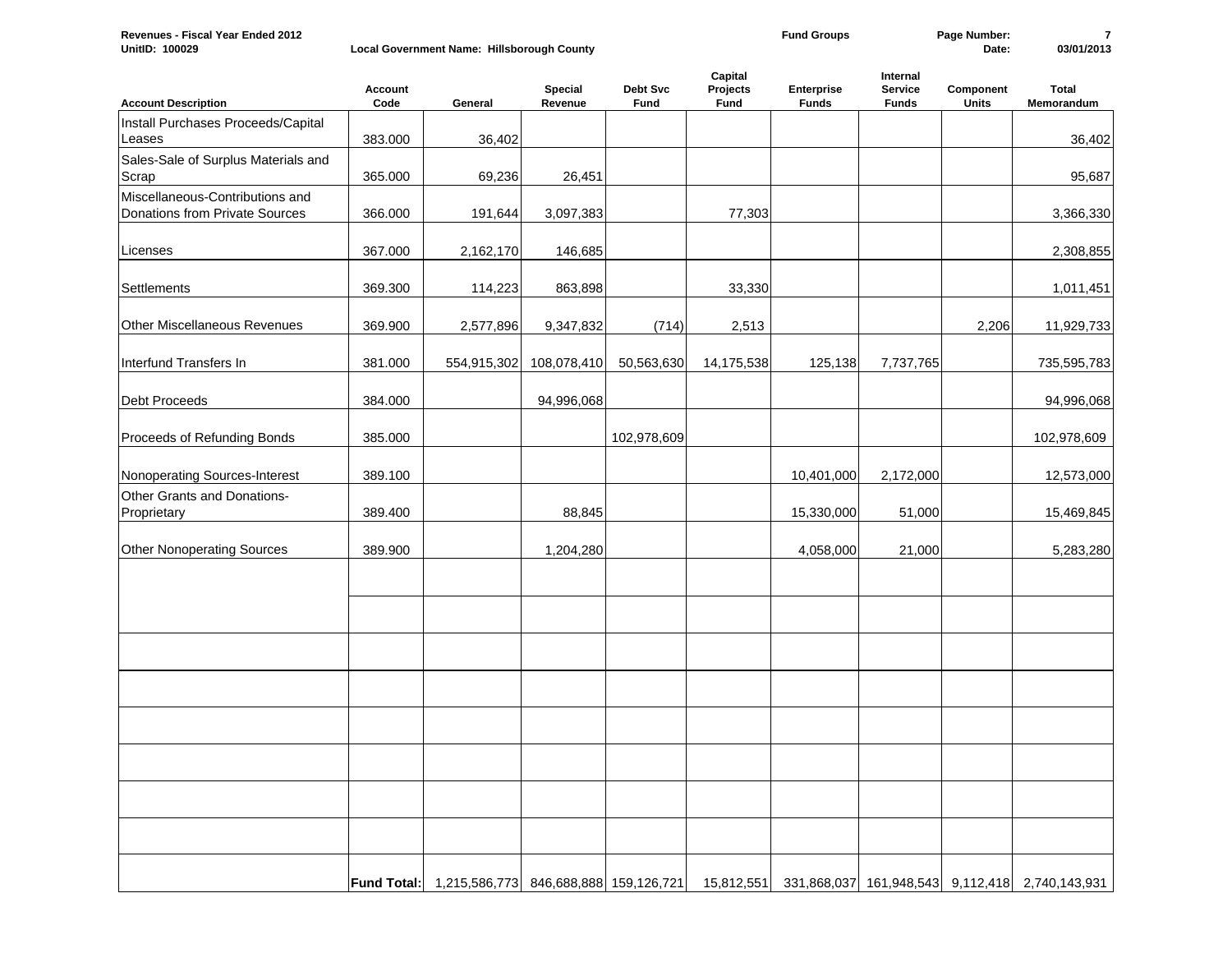**Expenditures - Fiscal Year Ended Page Number: 1 Local Government Name: Hillsborough County UnitID: 100029**

| <b>Account Description</b>                                  | Accoun Obj.        | Code Code | General    | <b>Special</b><br>Revenue | Debt Svc<br><b>Fund</b> | Capital<br>Projects<br>Fund | Enterprise<br><b>Funds</b> | Internal<br><b>Service</b><br><b>Funds</b> | Component<br><b>Units</b> | <b>Total</b><br>Memorandum |
|-------------------------------------------------------------|--------------------|-----------|------------|---------------------------|-------------------------|-----------------------------|----------------------------|--------------------------------------------|---------------------------|----------------------------|
| General Government-Legislative                              | 511                | 10        | 2,052,922  |                           |                         |                             |                            |                                            |                           | 2,052,922                  |
| General Government-Legislative                              | 511                | 30        | 220,524    |                           |                         |                             |                            |                                            |                           | 220,524                    |
| <b>General Government-Executive</b>                         | 512                | 10        | 2,167,793  | 126,708                   |                         |                             |                            |                                            |                           | 2,294,501                  |
| <b>General Government-Executive</b>                         | 512                | 30        | 556,264    | 70,283                    |                         |                             |                            |                                            |                           | 626,547                    |
| General Government-Financial and<br>Administrative          | 513                | 10        | 51,624,810 | 2,007,733                 |                         |                             |                            | 4,808,728                                  |                           | 58,441,271                 |
| General Government-Financial and<br>Administrative          | 513                | 30        | 16,573,052 | 946,694                   |                         |                             |                            |                                            |                           | 17,519,746                 |
| General Government-Financial and<br>Administrative          | 513                | 60        | 780,926    | 73,325                    |                         |                             |                            |                                            |                           | 854,251                    |
| General Government-Financial and<br>Administrative          | 513                | 80        |            | 49,606,877                |                         |                             |                            |                                            |                           | 49,606,877                 |
| General Government-Legal<br>Counsel                         | 514                | 10        | 6,826,688  |                           |                         |                             |                            |                                            |                           | 6,826,688                  |
| General Government-Legal<br>Counsel                         | 514                | 30        | 372,413    |                           |                         |                             |                            |                                            |                           | 372,413                    |
| <b>General Government-</b><br><b>Comprehensive Planning</b> | 515                | 10        | 3,923,498  | 1,348,703                 |                         |                             |                            |                                            |                           | 5,272,201                  |
| <b>General Government-</b><br><b>Comprehensive Planning</b> | 515                | 30        | 2,228,476  | 1,540,076                 |                         |                             |                            |                                            |                           | 3,768,552                  |
| <b>General Government-</b><br><b>Comprehensive Planning</b> | 515                | 60        |            | 7,596                     |                         |                             |                            |                                            |                           | 7,596                      |
| <b>General Government-</b><br>Comprehensive Planning        | 515                | 80        | 369,622    |                           |                         |                             |                            |                                            |                           | 369,622                    |
| Non-Court Information Systems                               | 516                | 10        | 8,728,342  |                           |                         |                             |                            |                                            |                           | 8,728,342                  |
| Non-Court Information Systems                               | 516                | 30        | 5,894,718  | 1,051,914                 |                         |                             |                            |                                            |                           | 6,946,632                  |
| Non-Court Information Systems                               | 516                | 60        | 662,914    | 1,697,897                 |                         |                             |                            |                                            |                           | 2,360,811                  |
| <b>General Government-Debt Service</b><br>Payments          | 517                | 30        |            | 809,656                   | 924,782                 |                             |                            |                                            |                           | 1,734,438                  |
| <b>General Government-Debt Service</b><br>Payments          | 517                | 70        |            | 51,939,351                | 49,105,274              | 2,607                       |                            |                                            |                           | 101,047,232                |
|                                                             | <b>Fund Total:</b> |           |            |                           |                         |                             |                            |                                            |                           |                            |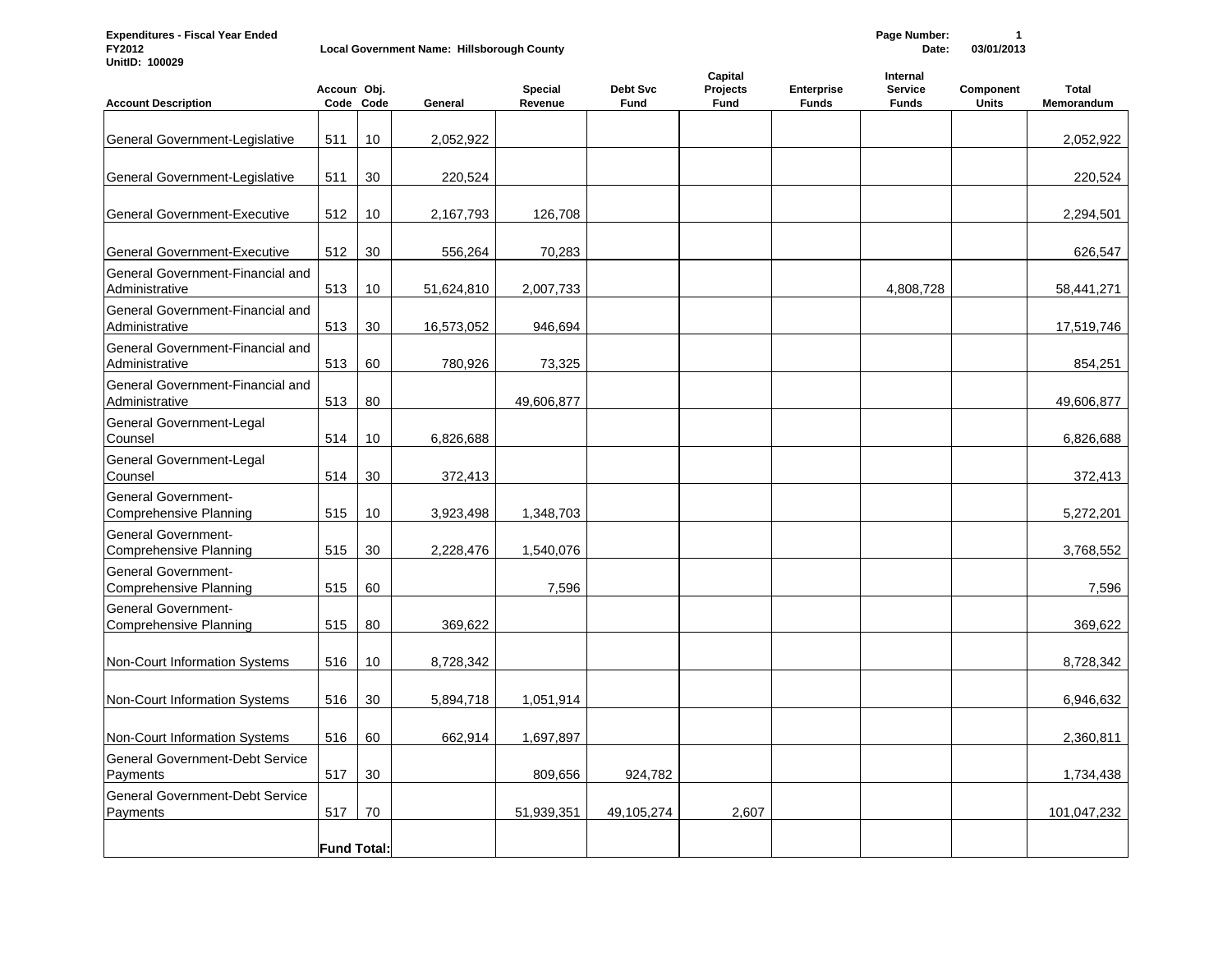**Expenditures - Fiscal Year Ended Page Number: 2 Local Government Name: Hillsborough County UnitID: 100029**

| <b>Account Description</b>                            | Accoun Obj.           | Code Code       | General     | <b>Special</b><br>Revenue | Debt Svc<br>Fund | Capital<br>Projects<br><b>Fund</b> | <b>Enterprise</b><br><b>Funds</b> | Internal<br><b>Service</b><br><b>Funds</b> | Component<br><b>Units</b> | <b>Total</b><br>Memorandum |
|-------------------------------------------------------|-----------------------|-----------------|-------------|---------------------------|------------------|------------------------------------|-----------------------------------|--------------------------------------------|---------------------------|----------------------------|
| General Government-Other General<br>Government        | 519                   | 10              | 15,969,947  | 2,292,155                 |                  |                                    |                                   |                                            | 3,820,256                 | 22,082,358                 |
| <b>General Government-Other General</b><br>Government | 519                   | 30              | 13,860,630  | 2,160,043                 |                  | 1,311,384                          |                                   | 137,361,670                                | 1,177,454                 | 155,871,181                |
| <b>General Government-Other General</b><br>Government | 519                   | 60              | 316,118     | 16,660                    |                  | 5,113,747                          |                                   |                                            | 101,299                   | 5,547,824                  |
| <b>General Government-Other General</b><br>Government | 519                   | 80              | 446,500     | 18,000,000                |                  |                                    |                                   |                                            |                           | 18,446,500                 |
| <b>Public Safety-Law Enforcement</b>                  | 521                   | 10 <sup>°</sup> | 165,747,937 | 10,380,220                |                  |                                    |                                   |                                            |                           | 176, 128, 157              |
| <b>Public Safety-Law Enforcement</b>                  | 521                   | 30              | 25,055,366  | 2,601,003                 |                  |                                    |                                   |                                            |                           | 27,656,369                 |
| Public Safety-Law Enforcement                         | 521                   | 60              | 9,548,999   | 323,575                   |                  |                                    |                                   |                                            |                           | 9,872,574                  |
| Public Safety-Law Enforcement                         | 521                   | 80              |             | 1,907,805                 |                  |                                    |                                   |                                            |                           | 1,907,805                  |
| <b>Public Safety-Fire Control</b>                     | 522                   | 10              | 66,092,685  |                           |                  |                                    |                                   |                                            |                           | 66,092,685                 |
| <b>Public Safety-Fire Control</b>                     | 522                   | 30              | 19,955,164  | 401,782                   |                  | 52,368                             |                                   |                                            |                           | 20,409,314                 |
| Public Safety-Fire Control                            | 522                   | 60              |             | 113,790                   |                  | 1,818,797                          |                                   |                                            |                           | 1,932,587                  |
| Public Safety-Fire Control                            | 522                   | 80              | 28,608      |                           |                  |                                    |                                   |                                            |                           | 28,608                     |
| Public Safety-Detention/Corrections                   | 523                   | 10              | 90,460,370  | 2,314,410                 |                  |                                    |                                   |                                            |                           | 92,774,780                 |
| <b>Public Safety-Detention/Corrections</b>            | 523                   | 30              | 35,720,569  | 497,418                   |                  |                                    |                                   |                                            |                           | 36,217,987                 |
| Public Safety-Detention/Corrections                   | 523                   | 60              | 808,955     | 602,453                   |                  |                                    |                                   |                                            |                           | 1,411,408                  |
| Public Safety-Detention/Corrections                   | 523                   | 80              |             | 4,908,376                 |                  |                                    |                                   |                                            |                           | 4,908,376                  |
| <b>Public Safety-Protective Inspections</b>           | 524                   | 10              | 2,688,845   | 6,765,176                 |                  |                                    |                                   |                                            |                           | 9,454,021                  |
| <b>Public Safety-Protective Inspections</b>           | 524                   | 30              | 1,919,209   | 3,018,760                 |                  |                                    |                                   |                                            |                           | 4,937,969                  |
| <b>Public Safety-Protective Inspections</b>           | 524                   | 60              |             | 43,972                    |                  |                                    |                                   |                                            |                           | 43,972                     |
|                                                       | <b>Fund</b><br>Total: |                 |             |                           |                  |                                    |                                   |                                            |                           |                            |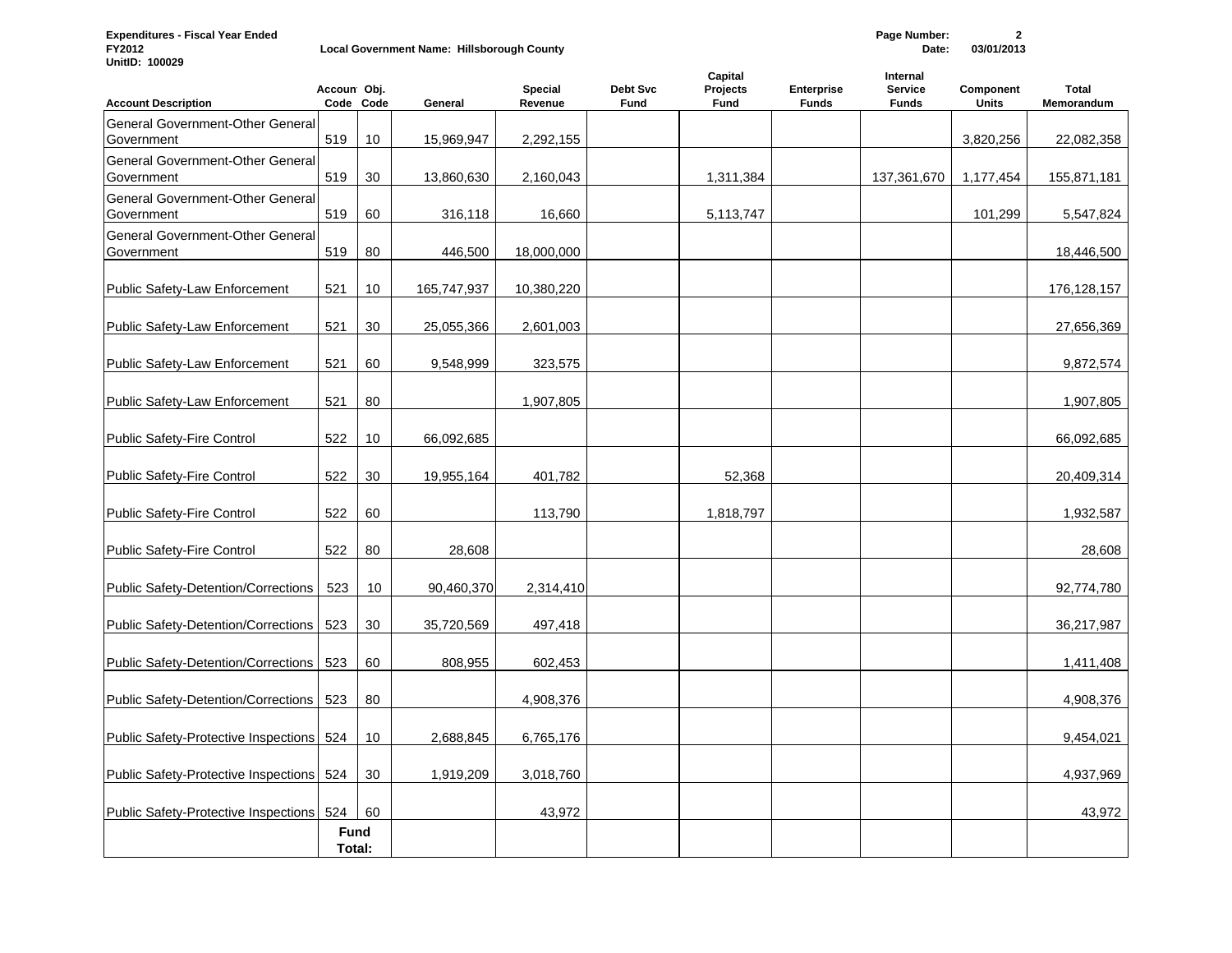**Expenditures - Fiscal Year Ended Page Number: 3 Local Government Name: Hillsborough County UnitID: 100029**

| <b>Account Description</b>                            | Accoun Obj.        | Code Code | General    | <b>Special</b><br>Revenue | Debt Svc<br><b>Fund</b> | Capital<br>Projects<br><b>Fund</b> | <b>Enterprise</b><br><b>Funds</b> | Internal<br><b>Service</b><br><b>Funds</b> | Component<br><b>Units</b> | <b>Total</b><br>Memorandum |
|-------------------------------------------------------|--------------------|-----------|------------|---------------------------|-------------------------|------------------------------------|-----------------------------------|--------------------------------------------|---------------------------|----------------------------|
| Public Safety-Protective Inspections                  | 524                | 80        | 522,000    |                           |                         |                                    |                                   |                                            |                           | 522,000                    |
| Public Safety-Emergency and<br><b>Disaster Relief</b> | 525                | 10        | 298,812    | 495,928                   |                         |                                    |                                   |                                            |                           | 794,740                    |
| Public Safety-Emergency and<br><b>Disaster Relief</b> | 525                | 30        | 1,017,194  | 233,245                   |                         | 5,094                              |                                   |                                            |                           | 1,255,533                  |
| Public Safety-Emergency and<br><b>Disaster Relief</b> | 525                | 60        |            | 188,585                   |                         | 263,264                            |                                   |                                            |                           | 451,849                    |
| Public Safety-Emergency and<br><b>Disaster Relief</b> | 525                | 90        |            | 222,618                   |                         |                                    |                                   |                                            |                           | 222,618                    |
| Public Safety-Ambulance and<br><b>Rescue Services</b> | 526                | 10        | 16,284,151 |                           |                         |                                    |                                   |                                            |                           | 16,284,151                 |
| Public Safety-Ambulance and<br><b>Rescue Services</b> | 526                | 30        | 4,050,836  | (4, 412)                  |                         |                                    |                                   |                                            |                           | 4,046,424                  |
| Public Safety-Ambulance and<br><b>Rescue Services</b> | 526                | 60        |            | 209,614                   |                         |                                    |                                   |                                            |                           | 209,614                    |
| Public Safety-Ambulance and<br><b>Rescue Services</b> | 526                | 80        |            | 422,827                   |                         |                                    |                                   |                                            |                           | 422,827                    |
| <b>Public Safety-Medical Examiners</b>                | 527                | 10        | 2,733,404  |                           |                         |                                    |                                   |                                            |                           | 2,733,404                  |
| <b>Public Safety-Medical Examiners</b>                | 527                | 30        | 1,385,793  | 128,067                   |                         |                                    |                                   |                                            |                           | 1,513,860                  |
| <b>Public Safety-Medical Examiners</b>                | 527                | 60        | 31,877     | 24,355                    |                         |                                    |                                   |                                            |                           | 56,232                     |
| <b>Public Safety-Consumer Affairs</b>                 | 528                | 10        | 553,119    |                           |                         |                                    |                                   |                                            |                           | 553,119                    |
| <b>Public Safety-Consumer Affairs</b>                 | 528                | 30        | 63,357     |                           |                         |                                    |                                   |                                            |                           | 63,357                     |
| <b>Public Safety-Consumer Affairs</b>                 | 528                | 60        | 7,312      |                           |                         |                                    |                                   |                                            |                           | 7,312                      |
| Public Safety-Other Public Safety                     | 529                | 10        | 1,555,429  | 1,883,499                 |                         |                                    |                                   |                                            |                           | 3,438,928                  |
| Public Safety-Other Public Safety                     | 529                | 30        | 1,431,655  | 3,816,911                 |                         |                                    |                                   |                                            |                           | 5,248,566                  |
| Public Safety-Other Public Safety                     | 529                | 60        |            | 229,949                   |                         | 179,311                            |                                   |                                            |                           | 409,260                    |
| Public Safety-Other Public Safety                     | 529                | 80        | 199,184    | 2,087,237                 |                         |                                    |                                   |                                            |                           | 2,286,421                  |
|                                                       | <b>Fund Total:</b> |           |            |                           |                         |                                    |                                   |                                            |                           |                            |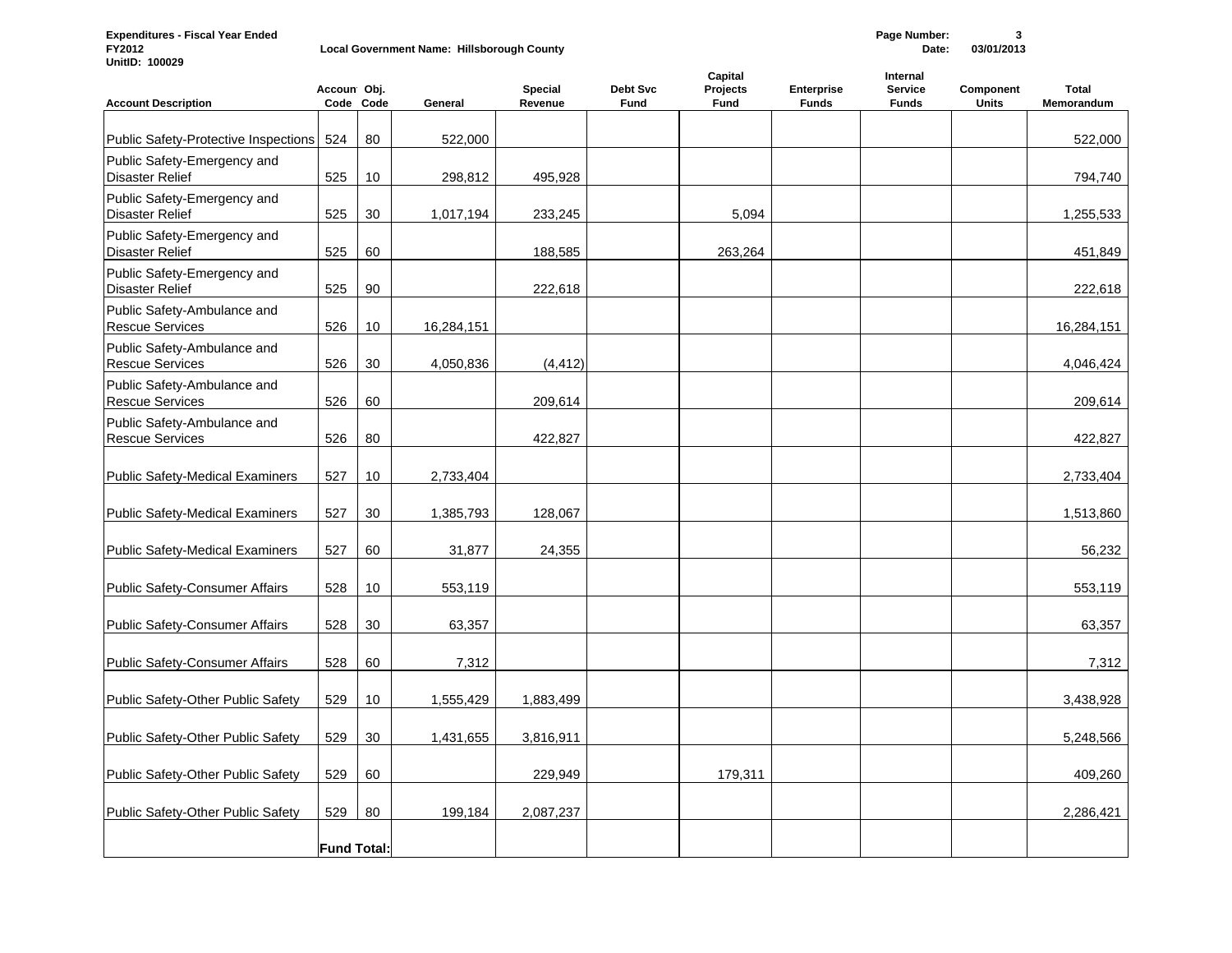**Expenditures - Fiscal Year Ended Page Number: 4 Local Government Name: Hillsborough County UnitID: 100029**

| <b>Account Description</b>                                                               | Accoun Obj.        | Code Code | General              | <b>Special</b><br>Revenue | Debt Svc<br>Fund | Capital<br>Projects<br>Fund | <b>Enterprise</b><br><b>Funds</b> | Internal<br><b>Service</b><br><b>Funds</b> | Component<br>Units | <b>Total</b><br>Memorandum |
|------------------------------------------------------------------------------------------|--------------------|-----------|----------------------|---------------------------|------------------|-----------------------------|-----------------------------------|--------------------------------------------|--------------------|----------------------------|
| Physical Environment- Water<br><b>Utilities</b>                                          | 533                | 60        |                      | 2,443,947                 |                  |                             |                                   |                                            |                    | 2,443,947                  |
| <b>Physical Environment-</b><br>Garbage/Solid Waste                                      | 534                | 10        |                      |                           |                  |                             | 8,421,000                         |                                            |                    | 8,421,000                  |
| <b>Physical Environment-</b><br>Garbage/Solid Waste                                      | 534                | 30        |                      |                           |                  |                             | 88,405,000                        |                                            |                    | 88,405,000                 |
| <b>Physical Environment-</b><br>Garbage/Solid Waste                                      | 534                | 70        |                      |                           |                  |                             | 6,655,000                         |                                            |                    | 6,655,000                  |
| <b>Physical Environment-</b><br>Garbage/Solid Waste                                      | 534                | 90        |                      |                           |                  |                             | 149,000                           |                                            |                    | 149,000                    |
| Physical Environment- Water/Sewer<br>Services                                            | 536                | 10        |                      |                           |                  |                             | 39,257,000                        |                                            |                    | 39,257,000                 |
| Physical Environment-Water/Sewer<br>Services                                             | 536                | 30        | 37,694               |                           |                  |                             | 149,607,000                       |                                            |                    | 149,644,694                |
| Physical Environment- Water/Sewer<br>Services                                            | 536                | 70        |                      |                           |                  |                             | 3,764,000                         |                                            |                    | 3,764,000                  |
| Physical Environment- Water/Sewer<br>Services<br>Physical Environment- Water/Sewer       | 536                | 80        |                      | (1,402,208)               |                  |                             |                                   |                                            |                    | (1,402,208)                |
| Services<br><b>Physical Environment Conser-</b>                                          | 536                | 90        |                      |                           |                  |                             | 469,000                           |                                            |                    | 469,000                    |
| vation/Resource Management<br>Physical Environment Conser-                               | 537                | 10        | 8,982,404            | 4,739,217                 |                  |                             |                                   |                                            |                    | 13,721,621                 |
| vation/Resource Management<br>Physical Environment Conser-<br>vation/Resource Management | 537<br>537         | 30<br>60  | 1,760,239<br>189,855 | 764,514<br>60,723         |                  | 389,261<br>3,759,000        |                                   |                                            |                    | 2,914,014<br>4,009,578     |
| Physical Environment Conser-<br>vation/Resource Management                               | 537                | 80        | 83,974               | 239,515                   |                  |                             |                                   |                                            |                    | 323,489                    |
| Physical Environment Conser-<br>vation/Resource Management                               | 537                | 90        |                      | 10,500                    |                  |                             |                                   |                                            |                    | 10,500                     |
| Physical Environment- Flood<br>Control/Stormwater Control                                | 538                | 10        | 4,625,752            | 337,692                   |                  |                             |                                   |                                            |                    | 4,963,444                  |
| Physical Environment- Flood<br><b>Control/Stormwater Control</b>                         | 538                | 80        |                      | 929,350                   |                  |                             |                                   |                                            |                    | 929,350                    |
| Physical Environment- Flood<br><b>Control/Stormwater Control</b>                         | 538                | 30        | 4,096,077            | 578,796                   |                  | 31,202                      |                                   |                                            |                    | 4,706,075                  |
| Physical Environment- Flood<br>Control/Stormwater Control                                | 538                | 60        |                      | 8,357,471                 |                  |                             |                                   |                                            |                    | 8,357,471                  |
| Physical Environment- Other<br><b>Physical Environment</b>                               | 539                | 10        |                      | 72,956                    |                  |                             |                                   |                                            |                    | 72,956                     |
| Physical Environment- Other<br><b>Physical Environment</b>                               | 539                | 30        | 114,217              | 28,198                    |                  |                             |                                   |                                            | 1,336,000          | 1,478,415                  |
|                                                                                          | <b>Fund Total:</b> |           |                      |                           |                  |                             |                                   |                                            |                    |                            |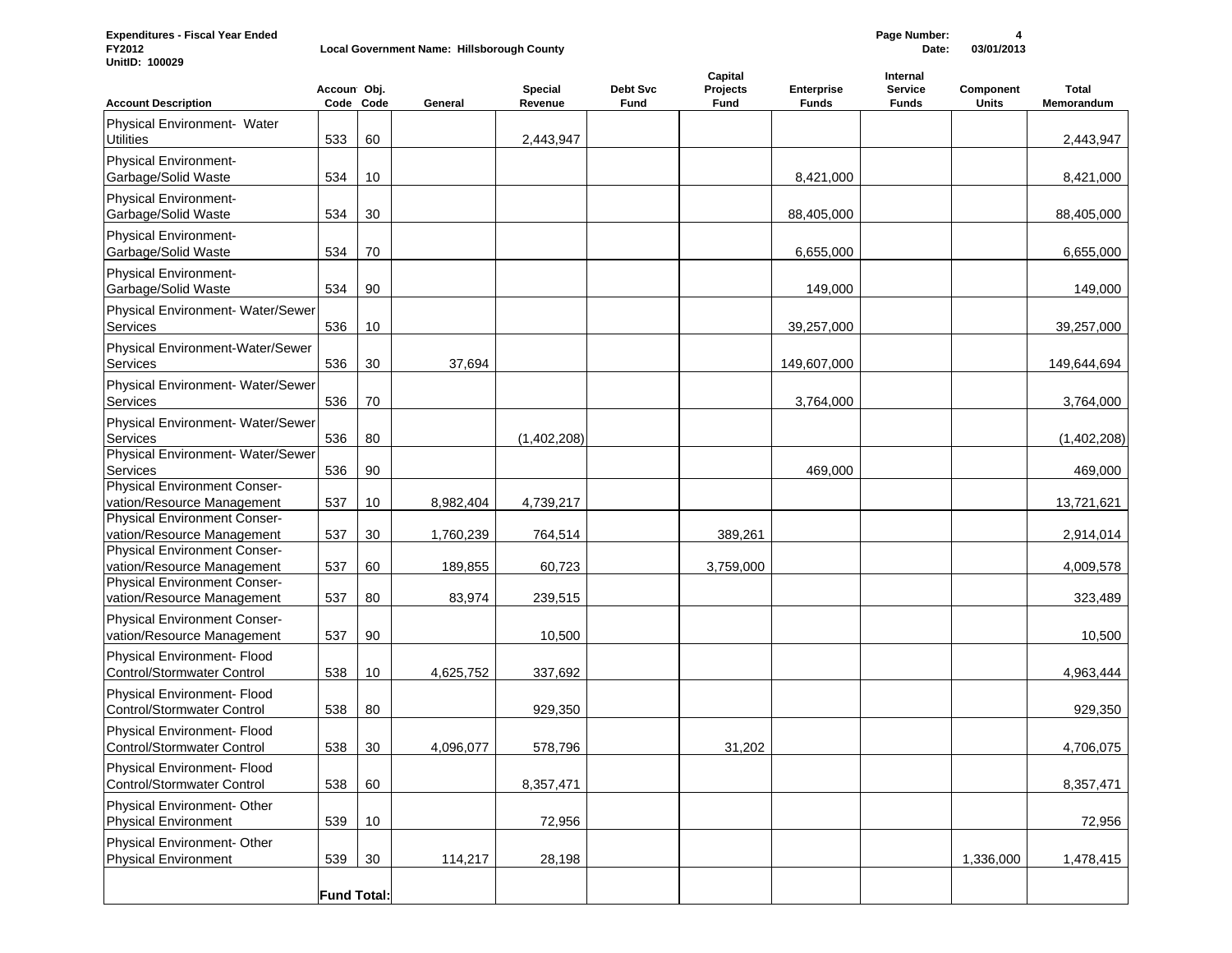| <b>Expenditures - Fiscal Year Ended</b><br>FY2012<br>UnitID: 100029 | Page Number:<br>5<br>Local Government Name: Hillsborough County<br>Date:<br>03/01/2013 |           |           |                           |                  |                             |                                   |                                     |                           |                            |
|---------------------------------------------------------------------|----------------------------------------------------------------------------------------|-----------|-----------|---------------------------|------------------|-----------------------------|-----------------------------------|-------------------------------------|---------------------------|----------------------------|
| <b>Account Description</b>                                          | Accoun Obj.                                                                            | Code Code | General   | <b>Special</b><br>Revenue | Debt Svc<br>Fund | Capital<br>Projects<br>Fund | <b>Enterprise</b><br><b>Funds</b> | Internal<br>Service<br><b>Funds</b> | Component<br><b>Units</b> | <b>Total</b><br>Memorandum |
| Physical Environment- Other                                         |                                                                                        |           |           |                           |                  |                             |                                   |                                     |                           |                            |
| Physical Environment<br>Transportation-Road/Street                  | 539                                                                                    | 80        |           | 150,000                   |                  |                             |                                   |                                     |                           | 150,000                    |
| Facilities<br>Transportation-Road/Street                            | 541                                                                                    | 10        |           | 22,071,593                |                  |                             |                                   |                                     |                           | 22,071,593                 |
| Facilities<br>Transportation-Road/Street<br>Facilities              | 541<br>541                                                                             | 30<br>60  |           | 29,358,563<br>56,928,554  |                  |                             |                                   |                                     |                           | 29,358,563<br>56,928,554   |
| Transportation-Road/Street<br>Facilities                            | 541                                                                                    | 80        |           | 5,451,439                 |                  |                             |                                   |                                     |                           | 5,451,439                  |
| Transportation-Mass Transit                                         | 544                                                                                    | 80        | 153,721   |                           |                  |                             |                                   |                                     |                           | 153,721                    |
| Transportation-Mass Transit - Other                                 | 549                                                                                    | 30        |           | 9,738                     |                  |                             |                                   |                                     |                           | 9,738                      |
| Transportation-Mass Transit - Other                                 | 549                                                                                    | 60        |           | 37,757                    |                  |                             |                                   |                                     |                           | 37,757                     |
| Economic Development-<br><b>Employment Development</b>              | 551                                                                                    | 80        | 279,245   |                           |                  |                             |                                   |                                     |                           | 279,245                    |
| Economic Development-Industry<br>Development                        | 552                                                                                    | 10        | 1,023,773 | 186,762                   |                  |                             |                                   |                                     |                           | 1,210,535                  |
| Economic Development-Industry<br>Development                        | 552                                                                                    | 30        | 325,112   | 1,375,747                 |                  |                             |                                   |                                     |                           | 1,700,859                  |
| Economic Development-Industry<br>Development                        | 552                                                                                    | 80        | 9,436,359 | 14,073,083                | 561,937          |                             |                                   |                                     |                           | 24,071,379                 |
| Economic Development-Veterans<br>Services                           | 553                                                                                    | 10        | 258,918   | 160,437                   |                  |                             |                                   |                                     |                           | 419,355                    |
| Economic Development-Veterans<br>Services                           | 553                                                                                    | 30        | 19,902    | 35,081                    |                  |                             |                                   |                                     |                           | 54,983                     |
| Economic Development-Veterans<br>Services                           | 553                                                                                    | 80        | 35,445    | 7,437                     |                  |                             |                                   |                                     |                           | 42,882                     |
| Economic Development-Housing<br>and Urban Development               | 554                                                                                    | 10        | 289,012   | 1,697,526                 |                  |                             |                                   |                                     |                           | 1,986,538                  |
| Economic Development-Housing<br>and Urban Development               | 554                                                                                    | $30\,$    | 693,694   | 673,964                   |                  |                             |                                   |                                     |                           | 1,367,658                  |
| Economic Development-Housing<br>and Urban Development               | 554                                                                                    | 60        |           | 1,724,848                 |                  |                             |                                   |                                     |                           | 1,724,848                  |
| Economic Development-Housing<br>and Urban Development               | 554                                                                                    | 80        | 94,725    | 15,068,577                |                  |                             |                                   |                                     |                           | 15,163,302                 |
|                                                                     | <b>Fund Total:</b>                                                                     |           |           |                           |                  |                             |                                   |                                     |                           |                            |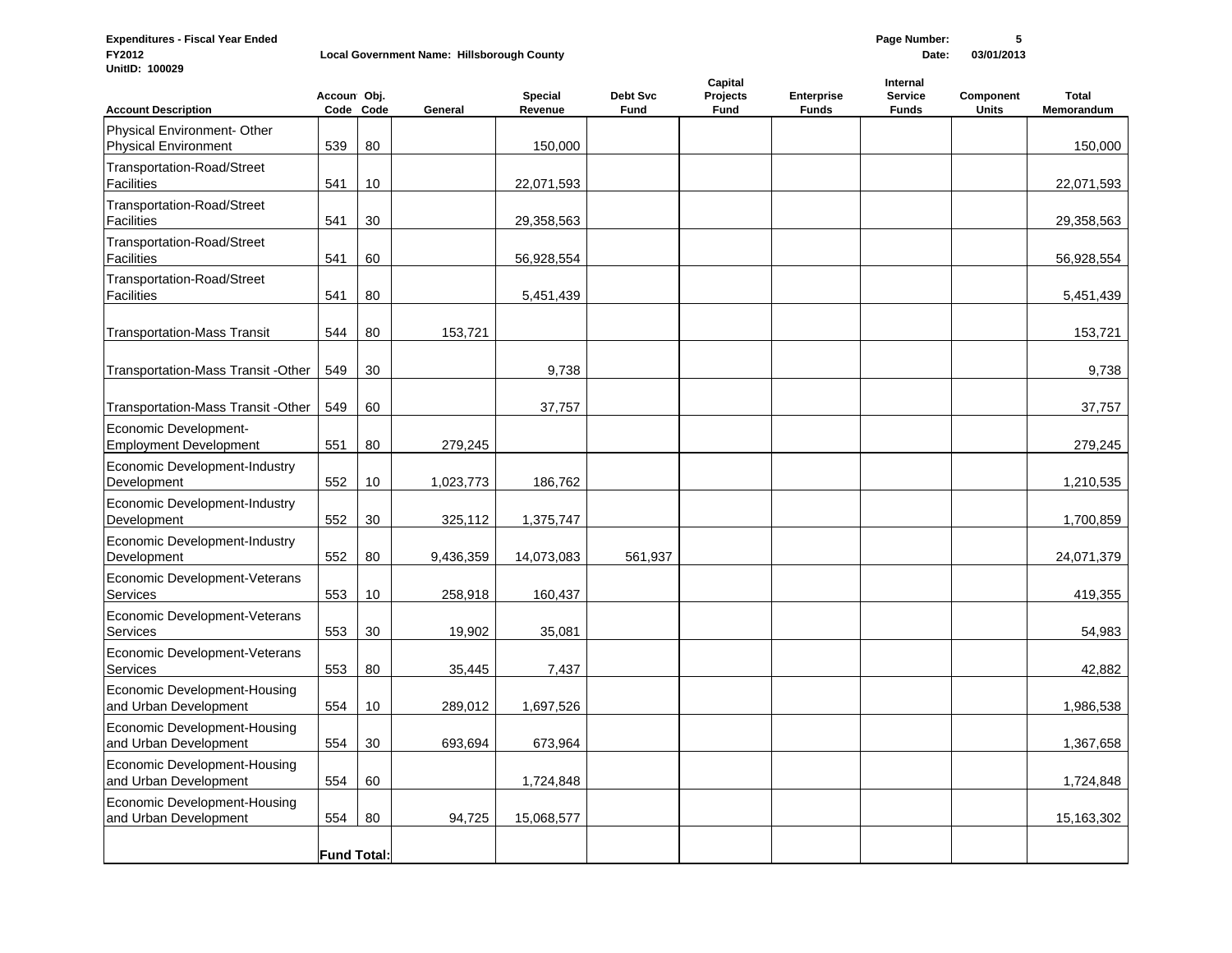**Expenditures - Fiscal Year Ended Page Number: 6**

**UnitID: 100029**

**Local Government Name: Hillsborough County** 

| <b>Account Description</b>                            | Accoun Obj.        | Code Code | General   | Special<br>Revenue | Debt Svc<br>Fund | Capital<br>Projects<br>Fund | <b>Enterprise</b><br><b>Funds</b> | Internal<br><b>Service</b><br><b>Funds</b> | Component<br>Units | <b>Total</b><br>Memorandum |
|-------------------------------------------------------|--------------------|-----------|-----------|--------------------|------------------|-----------------------------|-----------------------------------|--------------------------------------------|--------------------|----------------------------|
| Economic Development-Housing<br>and Urban Development | 554                | 90        |           | 262,640            |                  |                             |                                   |                                            |                    | 262,640                    |
| Economic Development-Other<br>Economic Enviro         | 559                | 10        | 227,641   | 1,007              |                  |                             |                                   |                                            |                    | 228,648                    |
| Economic Development-Other<br>Economic Enviro         | 559                | 30        | 24,567    | 4,598              |                  |                             |                                   |                                            | 1,991,481          | 2,020,646                  |
| Economic Development-Other<br>Economic Enviro         | 559                | 80        | 3,265,466 | 55,867             |                  |                             |                                   |                                            |                    | 3,321,333                  |
| Economic Development-Other<br>Economic Enviro         | 559                | 90        |           | 11,290             |                  |                             |                                   |                                            |                    | 11,290                     |
| Human Services-Health                                 | 562                | 10        | 5,404,627 | 5,318,893          |                  |                             |                                   |                                            |                    | 10,723,520                 |
| Human Services-Health                                 | 562                | 30        | 2,739,245 | 7,886,765          |                  |                             |                                   |                                            |                    | 10,626,010                 |
| Human Services-Health                                 | 562                | 60        |           | 41,658             |                  | 14,781                      |                                   |                                            |                    | 56,439                     |
| Human Services-Health                                 | 562                | 80        | 261,900   | 98,483,753         |                  | 230,300                     |                                   |                                            |                    | 98,975,953                 |
| Human Services-Mental Health                          | 563                | 80        | 58,320    | 2,040,201          |                  |                             |                                   |                                            |                    | 2,098,521                  |
| Human Services-Public Assistance                      | 564                | 10        | 2,640,327 | 337,471            |                  |                             |                                   |                                            |                    | 2,977,798                  |
| Human Services-Public Assistance                      | 564                | 30        | 243,773   | 13,460             |                  |                             |                                   |                                            |                    | 257,233                    |
| Human Services-Public Assistance                      | 564                | 80        | 3,704,718 | 4,472,180          |                  |                             |                                   |                                            |                    | 8,176,898                  |
| Human Services-Other Human<br><b>Services</b>         | 569                | 10        | 8,918,628 | 21,185,944         |                  |                             |                                   |                                            |                    | 30,104,572                 |
| Human Services-Other Human<br>Services                | 569                | 30        | 5,092,457 | 23,675,519         |                  |                             |                                   |                                            |                    | 28,767,976                 |
| Human Services-Other Human<br>Services                | 569                | 60        | 6,055     | (108, 444)         |                  | 75,104                      |                                   |                                            |                    | (27, 285)                  |
| Human Services-Other Human<br>Services                | 569                | 80        | 3,150,950 | 4,931,743          |                  |                             |                                   |                                            |                    | 8,082,693                  |
| Human Services-Other Human<br>Services                | 569                | 90        |           | 572,232            |                  |                             |                                   |                                            |                    | 572,232                    |
| <b>Culture/Recreation-Libraries</b>                   | 571                | 10        |           | 16,443,295         |                  |                             |                                   |                                            |                    | 16,443,295                 |
| Culture/Recreation-Libraries                          | 571                | 30        |           | 11,617,504         |                  |                             |                                   |                                            |                    | 11,617,504                 |
|                                                       | <b>Fund Total:</b> |           |           |                    |                  |                             |                                   |                                            |                    |                            |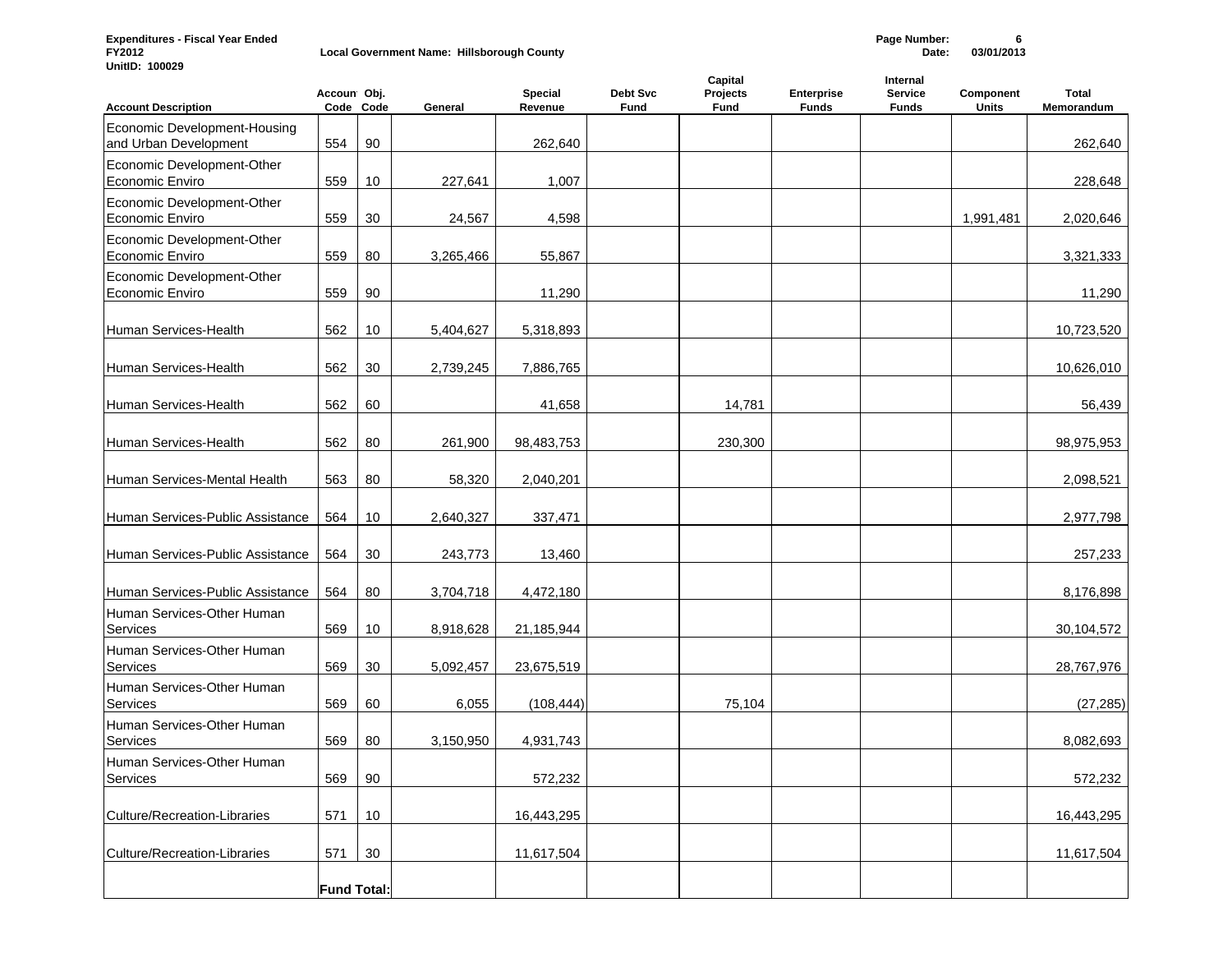**Expenditures - Fiscal Year Ended Page Number: 7**

**UnitID: 100029**

**Local Government Name: Hillsborough County** 

| <b>Account Description</b>                                                | Accoun Obj.        | Code Code | General     | Special<br>Revenue | <b>Debt Svc</b><br><b>Fund</b> | Capital<br>Projects<br>Fund | <b>Enterprise</b><br><b>Funds</b> | Internal<br><b>Service</b><br><b>Funds</b> | Component<br><b>Units</b> | <b>Total</b><br>Memorandum |
|---------------------------------------------------------------------------|--------------------|-----------|-------------|--------------------|--------------------------------|-----------------------------|-----------------------------------|--------------------------------------------|---------------------------|----------------------------|
| <b>Culture/Recreation-Libraries</b>                                       | 571                | 60        |             | 4,447,502          |                                |                             |                                   |                                            |                           | 4,447,502                  |
| <b>Culture/Recreation-Libraries</b>                                       | 571                | 80        |             | 378,476            |                                |                             |                                   |                                            |                           | 378,476                    |
| Culture/Recreation-<br>Parks/Recreation                                   | 572                | 10        | 17,312,928  | 56,222             |                                |                             |                                   |                                            |                           | 17,369,150                 |
| Culture/Recreation-<br>Parks/Recreation                                   | 572                | 30        | 14,094,725  | 1,479,666          |                                | 946,055                     |                                   |                                            |                           | 16,520,446                 |
| Culture/Recreation-<br>Parks/Recreation                                   | 572                | 60        | 14,129      | 3,258,454          |                                | 547,815                     |                                   |                                            |                           | 3,820,398                  |
| Culture/Recreation-<br>Parks/Recreation                                   | 572                | 80        | 300,354     | 357,753            |                                | 299                         |                                   |                                            |                           | 658,406                    |
| Culture/Recreation-Cultural<br>Services                                   | 573                | 30        | 159,275     | 22,943             |                                | 125,832                     |                                   |                                            |                           | 308,050                    |
| Culture/Recreation-Cultural<br><b>Services</b>                            | 573                | 60        |             | 6,655              |                                | 8,460                       |                                   |                                            |                           | 15,115                     |
| Culture/Recreation-Special<br><b>Facilities</b>                           | 575                | 80        | 385,431     |                    |                                |                             |                                   |                                            |                           | 385,431                    |
| Culture/Recreation-Other<br>Culture/Recreation                            | 579                | 30        | 8,700       |                    |                                |                             |                                   |                                            |                           | 8,700                      |
| Culture/Recreation-Other<br>Culture/Recreation                            | 579                | 60        |             | 211,946            |                                | 2.684                       |                                   |                                            |                           | 214,630                    |
| Culture/Recreation-Other<br>Culture/Recreation                            | 579                | 80        | 933,592     |                    |                                | 14,631                      |                                   |                                            |                           | 948,223                    |
| <b>Interfund Transfers</b>                                                | 581                | 90        | 504,428,626 | 200,859,852        | 538,172                        | 21,759,937                  |                                   | 8,009,145                                  |                           | 735,595,732                |
| Payment to Refunded Bond Escrow<br>Agent                                  | 585                | 70        |             |                    | 102,450,000                    |                             |                                   |                                            |                           | 102,450,000                |
| Dept of Revenue Clerk Trust Fund                                          | 587                | 30        |             | 1,689,709          |                                |                             |                                   |                                            |                           | 1,689,709                  |
| <b>Other Non-Operating</b><br>Disbursements-Reserves and<br>Refunds, etc. | 590                | 90        | 782,503     | 534,301            | 6,661                          |                             |                                   |                                            |                           | 1,323,465                  |
| <b>General Administration-Court</b><br>Administration                     | 601                | 10        | 953,212     |                    |                                |                             |                                   |                                            |                           | 953,212                    |
| <b>General Administration-Court</b><br>Administration                     | 601                | 30        | 54,157      |                    |                                |                             |                                   |                                            |                           | 54,157                     |
| <b>General Administration-Court</b><br>Administration                     | 601                | 60        |             | 397,979            |                                |                             |                                   |                                            |                           | 397,979                    |
|                                                                           | <b>Fund Total:</b> |           |             |                    |                                |                             |                                   |                                            |                           |                            |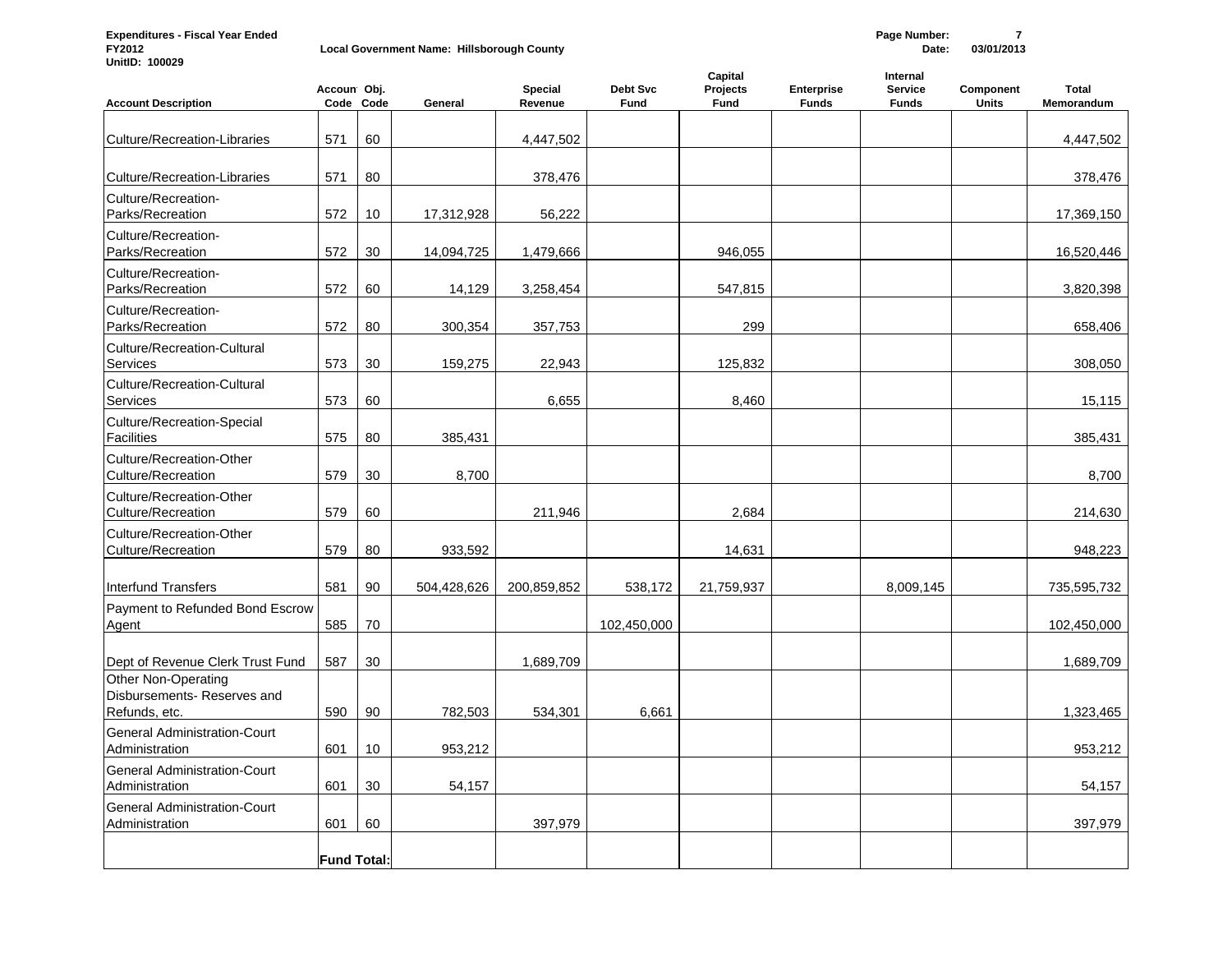**Expenditures - Fiscal Year Ended Page Number: 8 Local Government Name: Hillsborough County UnitID: 100029**

**Fund Total:**

| <b>Account Description</b>                                                 | Accoun Obj. | Code Code | General | Special<br>Revenue | Debt Svc<br>Fund | Capital<br>Projects<br>Fund | <b>Enterprise</b><br><b>Funds</b> | Internal<br><b>Service</b><br><b>Funds</b> | Component<br><b>Units</b> | <b>Total</b><br>Memorandum |
|----------------------------------------------------------------------------|-------------|-----------|---------|--------------------|------------------|-----------------------------|-----------------------------------|--------------------------------------------|---------------------------|----------------------------|
| General Administration-State<br>Attorney Admini                            | 602         | 30        | 300,895 | 480,934            |                  |                             |                                   |                                            |                           | 781,829                    |
| General Administration-State<br><b>Attorney Admin</b>                      | 602         | 60        |         | 203,958            |                  |                             |                                   |                                            |                           | 203,958                    |
| General Administration-Public<br>Defender Admin                            | 603         | 30        | 122,025 | 444,738            |                  |                             |                                   |                                            |                           | 566,763                    |
| General Administration-Public<br>Defender Admin                            | 603         | 60        |         | 116,250            |                  |                             |                                   |                                            |                           | 116,250                    |
| General Administration-Public<br>Defender Admin                            | 603         | 80        |         | 459,888            |                  |                             |                                   |                                            |                           | 459,888                    |
| Clerk Court Admin - Personal<br>Service                                    | 604         | 10        |         | 4,103,583          |                  |                             |                                   |                                            |                           | 4,103,583                  |
| Clerk Court Admin - Personal<br>Service                                    | 604         | 30        |         | 351,618            |                  |                             |                                   |                                            |                           | 351,618                    |
| General Administration-Jury<br>Management                                  | 608         | 10        |         | 224,949            |                  |                             |                                   |                                            |                           | 224,949                    |
| General Administration-Jury<br>Management                                  | 608         | 30        | 160,198 | 331,878            |                  |                             |                                   |                                            |                           | 492,076                    |
| General Administration-Pre-Filing<br><b>Alternative Dispute Resolution</b> | 609         | 10        |         | 165,110            |                  |                             |                                   |                                            |                           | 165,110                    |
| General Administration-Pre-Filing<br><b>Alternative Dispute Resolution</b> | 609         | 30        |         | 58,999             |                  |                             |                                   |                                            |                           | 58,999                     |
| Circuit Court-Criminal-Clerk of<br>Court                                   | 614         | 10        |         | 4,335,031          |                  |                             |                                   |                                            |                           | 4,335,031                  |
| Circuit Court-Criminal-Drug Court                                          | 622         | 80        |         | 2,693              |                  |                             |                                   |                                            |                           | 2,693                      |
| Circuit Court-Criminal-Clerk of<br>Court                                   | 614         | 30        |         | 136,815            |                  |                             |                                   |                                            |                           | 136,815                    |
| Circuit Court-Criminal-Drug Court                                          | 622         | 10        |         | 390,370            |                  |                             |                                   |                                            |                           | 390,370                    |
| Circuit Court-Criminal-Drug Court                                          | 622         | 30        |         | 949,637            |                  |                             |                                   |                                            |                           | 949,637                    |
| <b>Circuit Court-Criminal-Community</b><br>Service Programs                | 624         | 10        |         | 171,384            |                  |                             |                                   |                                            |                           | 171,384                    |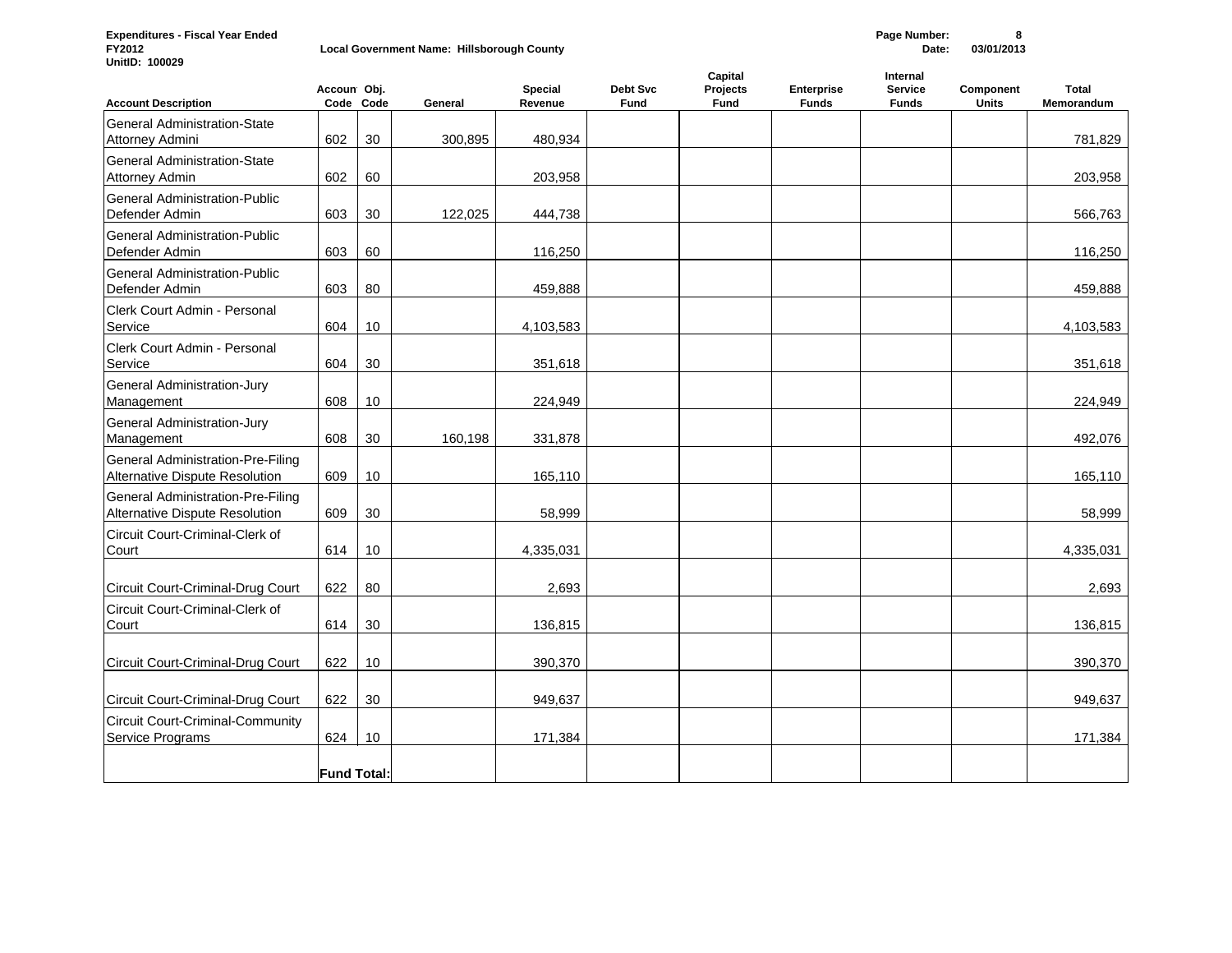**Expenditures - Fiscal Year Ended Page Number: 9**  $$ 

**UnitID: 100029**

| <b>Account Description</b>                                       | Accoun Obj.        | Code Code | General    | Special<br>Revenue | Debt Svc<br>Fund | Capital<br>Projects<br><b>Fund</b> | <b>Enterprise</b><br><b>Funds</b> | Internal<br><b>Service</b><br><b>Funds</b> | Component<br><b>Units</b> | Total<br>Memorandum |
|------------------------------------------------------------------|--------------------|-----------|------------|--------------------|------------------|------------------------------------|-----------------------------------|--------------------------------------------|---------------------------|---------------------|
| <b>Circuit Court-Criminal-Community</b><br>Service Programs      | 624                | 30        |            | 414,487            |                  |                                    |                                   |                                            |                           | 414,487             |
| <b>Circuit Court-Criminal-Community</b><br>Service Programs      | 624                | 60        |            | 22,057             |                  |                                    |                                   |                                            |                           | 22,057              |
| <b>Circuit Court-Criminal-Community</b><br>Service Programs      | 624                | 80        | 67,500     |                    |                  |                                    |                                   |                                            |                           | 67,500              |
| Circuit Court-Civil-Clerk of Court                               | 634                | 10        |            | 2,847,818          |                  |                                    |                                   |                                            |                           | 2,847,818           |
| Circuit Court-Civil-Clerk of Court                               | 634                | 30        |            | 76,795             |                  |                                    |                                   |                                            |                           | 76,795              |
| Circuit Court-Family-Clerk of Court                              | 654                | 10        |            | 1,408,950          |                  |                                    |                                   |                                            |                           | 1,408,950           |
| Circuit Court-Family-Clerk of Court                              | 654                | 30        |            | 140,155            |                  |                                    |                                   |                                            |                           | 140,155             |
| Circuit Court-Family-Court Based<br>Victim Services              | 667                | 10        | 1,701,364  |                    |                  |                                    |                                   |                                            |                           | 1,701,364           |
| Circuit Court-Family-Court Based<br>Victim Services              | 667                | 30        | 39,436     |                    |                  |                                    |                                   |                                            |                           | 39,436              |
| Circuit Court-Family-Other Family<br><b>Court Programs</b>       | 669                | 10        |            | 286,933            |                  |                                    |                                   |                                            |                           | 286,933             |
| Circuit Court-Family-Other Family<br>Court Progr                 | 669                | 30        |            | 7,984              |                  |                                    |                                   |                                            |                           | 7,984               |
| Circuit Court-Juvenile-Clerk of<br>Court                         | 674                | 10        |            | 1,802,714          |                  |                                    |                                   |                                            |                           | 1,802,714           |
| Circuit Court-Juvenile-Clerk of<br>Court                         | 674                | 30        |            | 20,992             |                  |                                    |                                   |                                            |                           | 20,992              |
| Circuit Court-Juvenile-Alternative<br><b>Dispute Resolutions</b> | 682                | 10        |            | 434,381            |                  |                                    |                                   |                                            |                           | 434,381             |
| Circuit Court-Juvenile-Alternative<br><b>Dispute Resolutions</b> | 682                | 30        |            | 28,703             |                  |                                    |                                   |                                            |                           | 28,703              |
| Circuit Court-Juvenile-Guardian Ad<br>Litem                      | 685                | 10        | 164,408    |                    |                  |                                    |                                   |                                            |                           | 164,408             |
| Circuit Court-Juvenile-Guardian Ad<br>Litem                      | 685                | 30        | 30,014     |                    |                  |                                    |                                   |                                            |                           | 30,014              |
| Circuit Court-Probate-Clerk of Court 694                         |                    | 10        |            | 1,015,059          |                  |                                    |                                   |                                            |                           | 1,015,059           |
| Circuit Court-Probate-Clerk of Court   694                       |                    | 30        |            | 33,321             |                  |                                    |                                   |                                            |                           | 33,321              |
| General Operations-Courthouse<br>Security                        | 711                | 10        | 13,180,718 |                    |                  |                                    |                                   |                                            |                           | 13,180,718          |
|                                                                  | <b>Fund Total:</b> |           |            |                    |                  |                                    |                                   |                                            |                           |                     |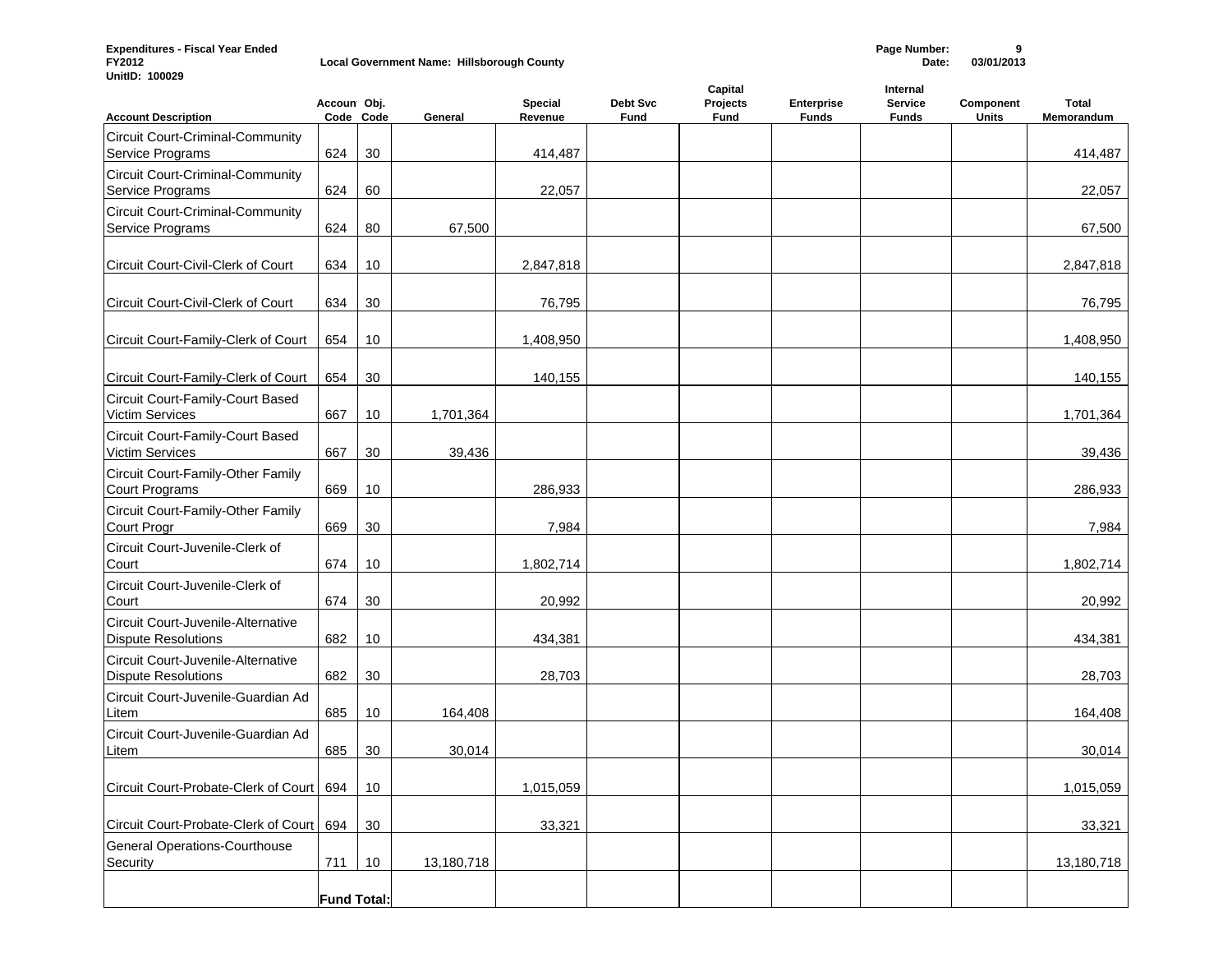**Expenditures - Fiscal Year Ended Page Number: 10 Local Government Name: Hillsborough County UnitID: 100029**

| <b>Account Description</b>                                | Accoun Obj.        | Code Code | General   | <b>Special</b><br>Revenue | Debt Svc<br>Fund | Capital<br>Projects<br>Fund | <b>Enterprise</b><br><b>Funds</b> | Internal<br><b>Service</b><br><b>Funds</b> | Component<br>Units | Total<br>Memorandum |
|-----------------------------------------------------------|--------------------|-----------|-----------|---------------------------|------------------|-----------------------------|-----------------------------------|--------------------------------------------|--------------------|---------------------|
| <b>General Operations-Courthouse</b><br>Security          | 711                | 30        | 253,019   |                           |                  |                             |                                   |                                            |                    | 253,019             |
| General Operations-Courthouse<br>Security                 | 711                | 60        | 3,777     |                           |                  |                             |                                   |                                            |                    | 3,777               |
| General Operations-Courthouse<br><b>Facilities</b>        | 712                | 10        | 483,158   |                           |                  |                             |                                   |                                            |                    | 483,158             |
| <b>General Operations-Courthouse</b><br><b>Facilities</b> | 712                | 30        | 3,426,085 |                           |                  | 3,589                       |                                   |                                            |                    | 3,429,674           |
| <b>General Operations-Courthouse</b><br><b>Facilities</b> | 712                | 60        | 59,598    | 339,808                   |                  | 348,714                     |                                   |                                            |                    | 748,120             |
| General Operations-Information<br><b>Systems</b>          | 713                | 10        | 3,238,961 | 264,174                   |                  |                             |                                   |                                            |                    | 3,503,135           |
| General Operations-Information<br><b>Systems</b>          | 713                | 30        | 3,384,012 | 4,027,707                 |                  |                             |                                   |                                            |                    | 7,411,719           |
| General Operations-Information<br>Systems                 | 713                | 60        | 630,828   | 1,802,629                 |                  |                             |                                   |                                            |                    | 2,433,457           |
| General Operations-Public Law<br>Library                  | 714                | 30        | 1,026     |                           |                  |                             |                                   |                                            |                    | 1,026               |
| General Operations-Legal Aid                              | 715                | 80        |           | 1,100,000                 |                  |                             |                                   |                                            |                    | 1,100,000           |
| <b>CCC Court Information Systems</b>                      | 716                | 10        |           | 618,274                   |                  |                             |                                   |                                            |                    | 618,274             |
| <b>CCC Court Information Systems</b>                      | 716                | 30        |           | 462,773                   |                  |                             |                                   |                                            |                    | 462,773             |
| <b>CCC Court Information Systems</b>                      | 716                | 60        |           | 118,901                   |                  |                             |                                   |                                            |                    | 118,901             |
| County Court-Criminal-State<br>Attorney                   | 722                | 60        |           |                           |                  | 895                         |                                   |                                            |                    | 895                 |
| County Court-Criminal-Clerk of<br>Court                   | 724                | 10        |           | 2,393,161                 |                  |                             |                                   |                                            |                    | 2,393,161           |
| County Court-Criminal-Clerk of<br>Court                   | 724                | 30        |           | 62,116                    |                  |                             |                                   |                                            |                    | 62,116              |
| <b>County Court-Civil Community</b><br>Service Programs   | 732                | 30        |           | 234,535                   |                  |                             |                                   |                                            |                    | 234,535             |
| County Court-Civil-Clerk of Court                         | 744                | 10        |           | 2,103,809                 |                  |                             |                                   |                                            |                    | 2,103,809           |
| County Court-Civil-Clerk of Court                         | 744                | 30        |           | 67,624                    |                  |                             |                                   |                                            |                    | 67,624              |
| County Court-Traffic-Clerk of Court                       | 764                | 10        |           | 5,129,825                 |                  |                             |                                   |                                            |                    | 5,129,825           |
|                                                           | <b>Fund Total:</b> |           |           |                           |                  |                             |                                   |                                            |                    |                     |